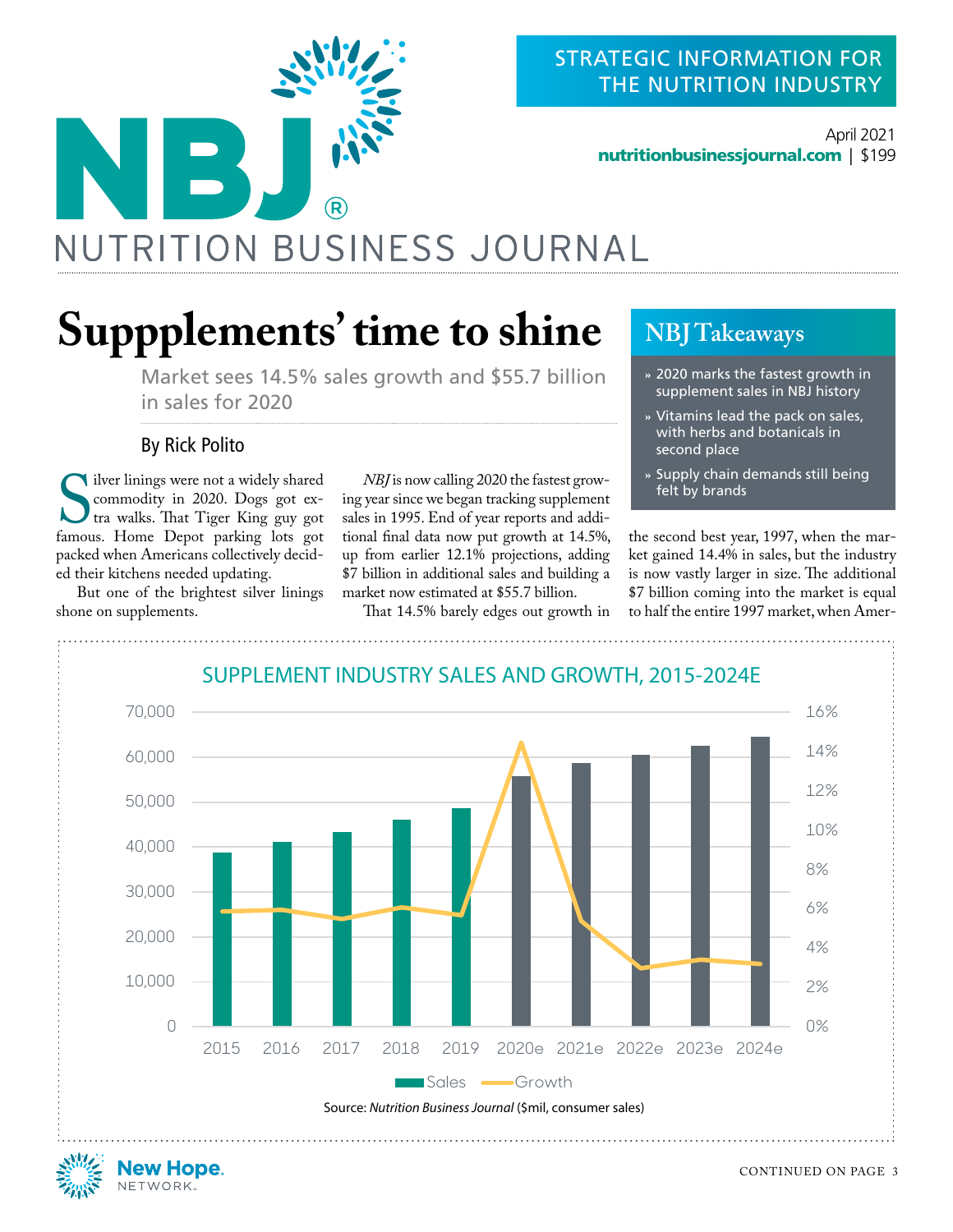#### **NBJ 2021 Market Overview Issue Strategic Information for the Nutrition Industry**

01 **Suppplements' time to shine**

[Market sees 14.5% sales](#page-0-0)  growth and \$55.7 billion in sales for 2020 By Rick Polito

#### 05 **Machines making medicine**

[Companies use AI to develop](#page-4-0)  new natural products and discover novel applications for familiar ingredients By Peter Rejcek

## **TABLE OF CONTENTS**

## 09

**[Putting pills in the packet](#page-8-0)** OK Capsule aims to support personalized nutrition startups with packaging, packeting By Rick Polito

## 13

#### **Amazon as crystal ball**

Can natural brands and retailers [use e-commerce to predict trends?](#page-12-0) By Marc Brush

## 16

**Long winded** As long COVID perplexes [the medical establishment,](#page-15-0)  it presents opportunity for nutrition By Melaina Juntti

#### 20 **Overdue, overdone and underwhelming**

[Industry experts share praise,](#page-19-0)  concerns about Amazon's new gatekeeper role

## 23

**The artful merger** Dicksnian times and record sales mark a complicated year for M&A [By Rodney Clark and Ian Malone](#page-22-0)  of Aspect Consumer Partners

## 26

**Supplements get personal** [Q&A with Noah Voreades](#page-25-0)



**Supplement sales driven by personalized nutrition grew 35% in 2020... what will happen next?**



**Personalized Nutrition** Special Report 2021 New Hope

Learn more in the new **[Personalized Nutrition Report](https://store.newhope.com/products/hemp-special-report)**  at **nutritionbusinessjournal.com** **Bill Giebler, Content & Insights Director** 

Rick Polito, Editor in Chief

**Claire Morton Reynolds, Industry Analyst** 

**Katie Dove, Design Team Manager** David Allen, Designer

Cindy Van Schouwen, Business Development

Carlotta Mast, Senior Vice President and Market Leader

**NBJ** Editorial Advisory Board

**Tom Aarts** NBJ Co-founder & EAB Chairman

**Steve Allen** Partner, Digitalis Ventures

**Anthony Almada** President, IMAGINutrition

**Mark Blumenthal** Founder, American Botanical Council

**Bob Burke** Founder, Natural Products Consulting

**William Hood** William Hood & Co

**Greg Horn** CEO, Specialty Nutrition Group

**Adam Ismail** Chief Strategy Officer, KD Pharma Group

**Loren Israelsen** President, UNPA

**Larry Kolb** President, TSI Health Sciences

**Bernie Landes** President, Nutritional Products Consulting

**Janica Lane** Managing Director, Piper Jaffray

**Michael McGuffin** President, AHPA

**Randi Neiner** Neiner Consulting

**Ian Newton** Managing Director, Ceres Consulting

**Kantha Shelke** Founder, Corvus Blue

**Scott Steinford** Trust Transparency Consulting

**Peter Wennström** President, Healthy Marketing Team

Nutrition Business Journal® (ISSN 1548-6168) is published in 11 editions each year by New Hope Network, a division of Informa PLC, 5541 Central Avenue, Suite 150, Boulder, Colorado, USA 80301. © 2020 Informa PLC. All rights reserved. This publication may not be duplicated or reproduced without written permission.

#### Please visit

www.nutritionbusinessjournal.com to order a subscription. Annual digital subscription rate is \$1395. Corporate rate is \$2695 for up to five users.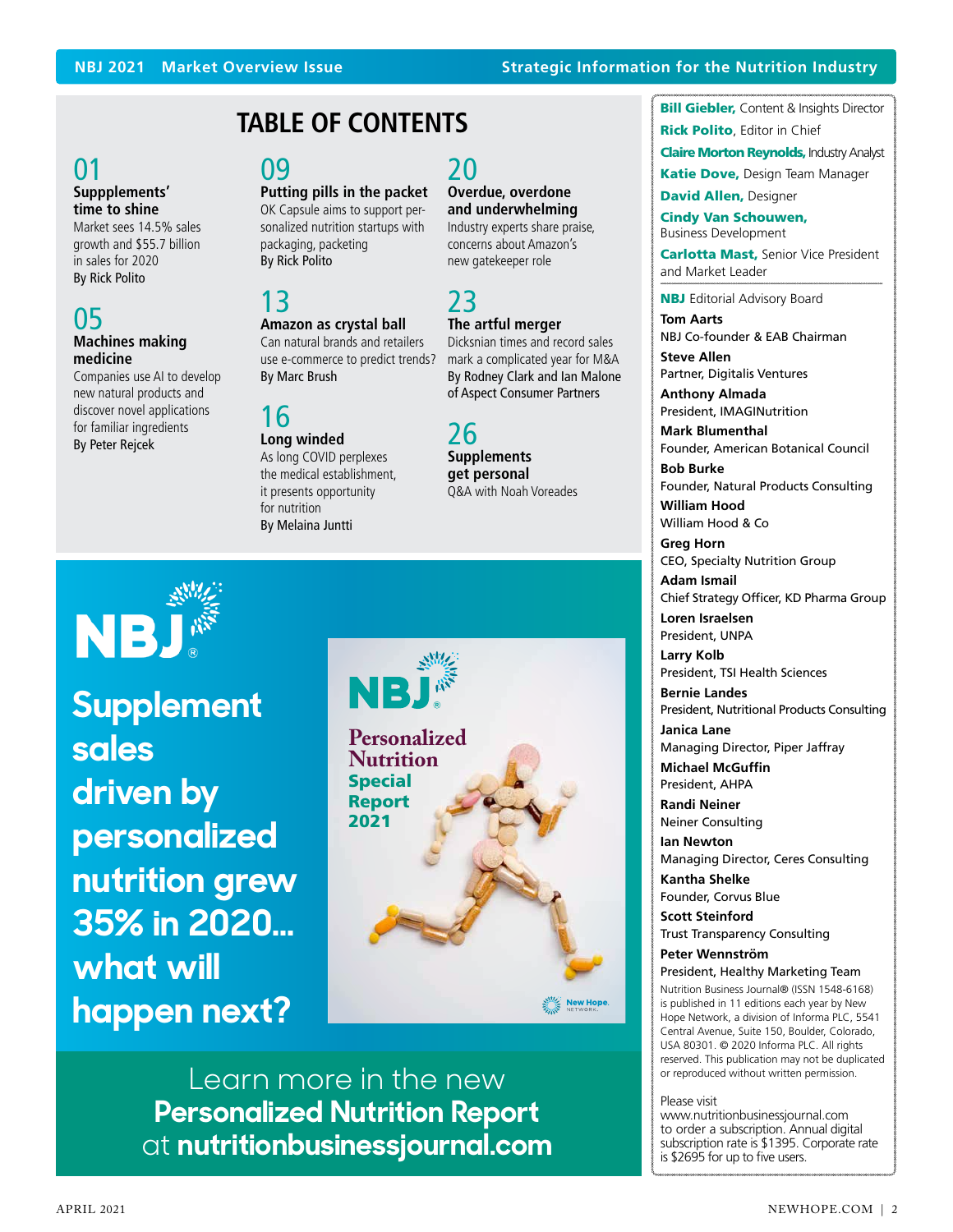#### COVER STORY CONTINUED

### **LETTER FROM NBJ: REFRESH, RESTART, REBOOT**

It's worth asking why we don't see more IT techs wearing T-shirts that ask, "Have you tried restarting?" More often than not, a program needs a refresh, or the system needs a reboot.

People are like that too. That's why we have vacations. And governments have elections.

But do industries need reboots? It's not obvious that the best sales growth year ever (see "Supplements' time to shine" page 1) is a sign that a reboot is required, but at the same time, perhaps a moment when the sun is shining is the best time to get a view of the way forward. Or maybe supplement makers could take a new look at their place in a society that's taking a new look at everything, tiptoeing into a post-COVID age one vaccine at a time.

Or maybe it's just the arrival of millions of new consumers in the market that suggests 2021 is time for a restart.

In this issue, we look at a variety of trends that could be part of a restart. "Putting pills in the packet" (page 9), examines how Ok Capsule is providing a support structure that could enable more personalized nutrition brands to gain traction. In "Long winded" (page 16), we explore how the symptoms of long COVID match up with the practice of integrative care—and the role of dietary supplements in that care—as millions of new patients enter an era fraught with unknowns. "Machines making medicines" (page 5) reveals what technology has done to harness the power of artificial intelligence to match natural compounds to achievable health solutions.

What the industry can't let happen during this moment of societal pivot is to lose the opportunity through some series of missteps. One of the themes we've talked about this year for NBJ Summit was "Let's not F' this up," and it's hard to be entirely confident we won't. The industry has rightly applauded federal regulators for action against brands that made illegal claims around COVID, but there is plenty of time for unscrupulous actors to push past the envelope, not just on COVID but in any number of eras.

For that and all the reasons above, it seems like time to, if not restart, then, revisit the relationship the industry wants to have with consumers. Immunity is quite rightly the conversation of the moment, but how does that conversation keep going after COVID has passed? As the threat of the pandemic eases, how do brands continue to talk to consumers about why general health still matters.

In their buying patterns, consumers have signaled they are ready for a reset. Is the supplement industry ready to meet them there?



**Rick Polito NBJ Editor in Chief** icans spent \$13.9 billion on supplements.

Investment banker William Hood called 2020's growth an unmistakable affirmation that the supplement industry is strong and getting stronger. "The consumer has spoken," Hood said. "When a \$50 billion category grows 14.5% in a single year, you have to take note. That's \$7 billion of incremental sales in a single 12-month period."

Hood has been predicting a "new normal" of strong sales to follow 2020's gains, and while *NBJ* is projecting slower growth from a larger base in coming years, Hood is not alone.

**Wellvest Capital** Managing Director David Thibodeau said he sees a lasting momentum. "The entire industry got a BOGO (Buy One Get One Free) in 2020, bringing into the industry new consumers and re-energizing existing consumers. When a

## *"The consumer has spoken."*

*– William Hood, William Hood and Company*

BOGO is over, the level of sales is always higher than before."

While demand for ingredients like elderberry and mushroom extracts shot through the roof, perhaps no other figure reveals just how strong a year it was for supplements than multivitamins. That a \$7.8 billion market can grow by 23% tells us that 2020 wasn't solely a story of immunity. Basic health has become a primary concern for more consumers.

Nutrition industry consultant Tim Avila said figures like that suggest the pandemic was a wakeup call for many. "It turns out 'my lifestyle won't just kill me later, it might kill me now' tends to generate a rethinking of what being healthy means," Avila said.

**Health Wright Products** CEO Scott Steinford said that consumers were not the only ones who may have taken a new look at supplements. Steinford said conventional medical doctors talking to patients about vitamin D and zinc "points to the fact that pharma cannot be the only answer to health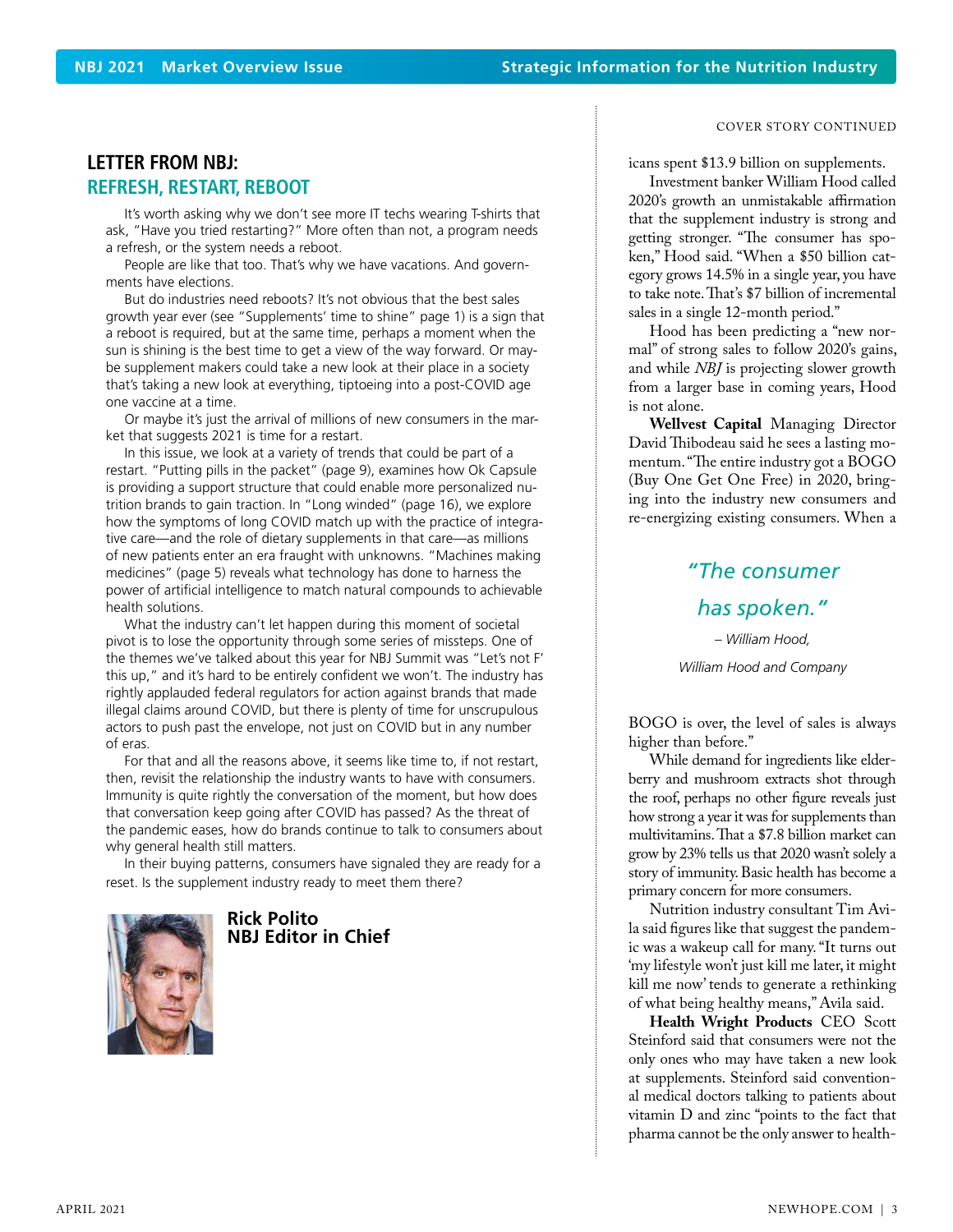care." Dr. Anthony Fauci publicly saying he took vitamin D for immunity is the kind of headline the industry could never buy. "All contributors to our healthcare system were forced to relook at dietary supplements and recognize and accept benefits that might not otherwise be acknowledged," Steinford said.

The silver lining of 2020 shone across supplement categories somewhat unevenly—gains in sports nutrition and meal replacements were small—but no category saw growth slow. Even minerals, which had been a sleepy category for most of the last decade, saw an amazing acceleration, shooting up to 13.9% from 2019's 2.7%, ending the year as a \$3.5 billion market.

Vitamins lead the pack, not just in size but also in growth, with 21.5% gains in what is now a \$17.6 billion market. Look for a more detailed breakout in the *Supplement Business Report*, but vitamins D and C saw standout years.

After ending 2019 as the fastest growing supplement category, at 8.6%, herbs and botanicals more than doubled that rate in 2020, with an 18.5% gain that marked the second fastest category growth in 2020.

Americans spent \$11.4 billion on herbs and botanicals in 2020.

Channels saw winners across the board as well, but many believe that, more than anything, the pandemic accelerated trends already in tplay. The natural and specialty channel saw growth move up from 1.65% in 2019 to 5.5% in 2020 as demand grew, but ecommerce saw an astonishing surge. In 2019, *NBJ* tracked supplement sales online growing at 26.5%. In 2020, we estimated 69%, and that number could prove conservative.

Ecommerce is now an \$8.4 billion channel for supplements, up from \$5 billion in 2019. It was just \$2.5 billion five years ago and could reach \$14.3 billion in 2024, when it is projected to be just \$2.6 billion behind natural and specialty channel. For perspective, natural and specialty presently brings in well more than twice the sales NBJ estimates for ecommerce. In 2015, it was nearly six times larger.

#### **Demands on supply**

All this growth put no small strain on the supply chain. Patrick Sullivan, whose magnesium-focused **Jigsaw Health** brand benefitted from that mineral market surge, said the demand put his company to the test. "Positive growth comes with many challenges," said Sullivan. "When everyone in the industry needs to reorder everything all once, things get chaotic real quick."

Lead times to replenish inventory at Jigsaw went from 14 to 22 weeks while stock moved out the door far faster than forecasted. "One year later, we're still dealing with the challenges," Sullivan said, pointing to even simple items like bottles and caps still in short supply.

Mark LeDoux, CEO at **Natural Alternatives International**, also pointed to trouble in the supply chain as a challenge that's not going to go away soon but said the broader sales gains are likely to outlast the pandemic. "This is not a blip but a sea change," Le Doux said. The pandemic, he explained "crystalized consumer and professional sentiment" around the benefits of supplements. "Every day that goes by sees a greater adoption of the proper role of dietary supplementation in helping ward off the ravages of a compromised immune system."

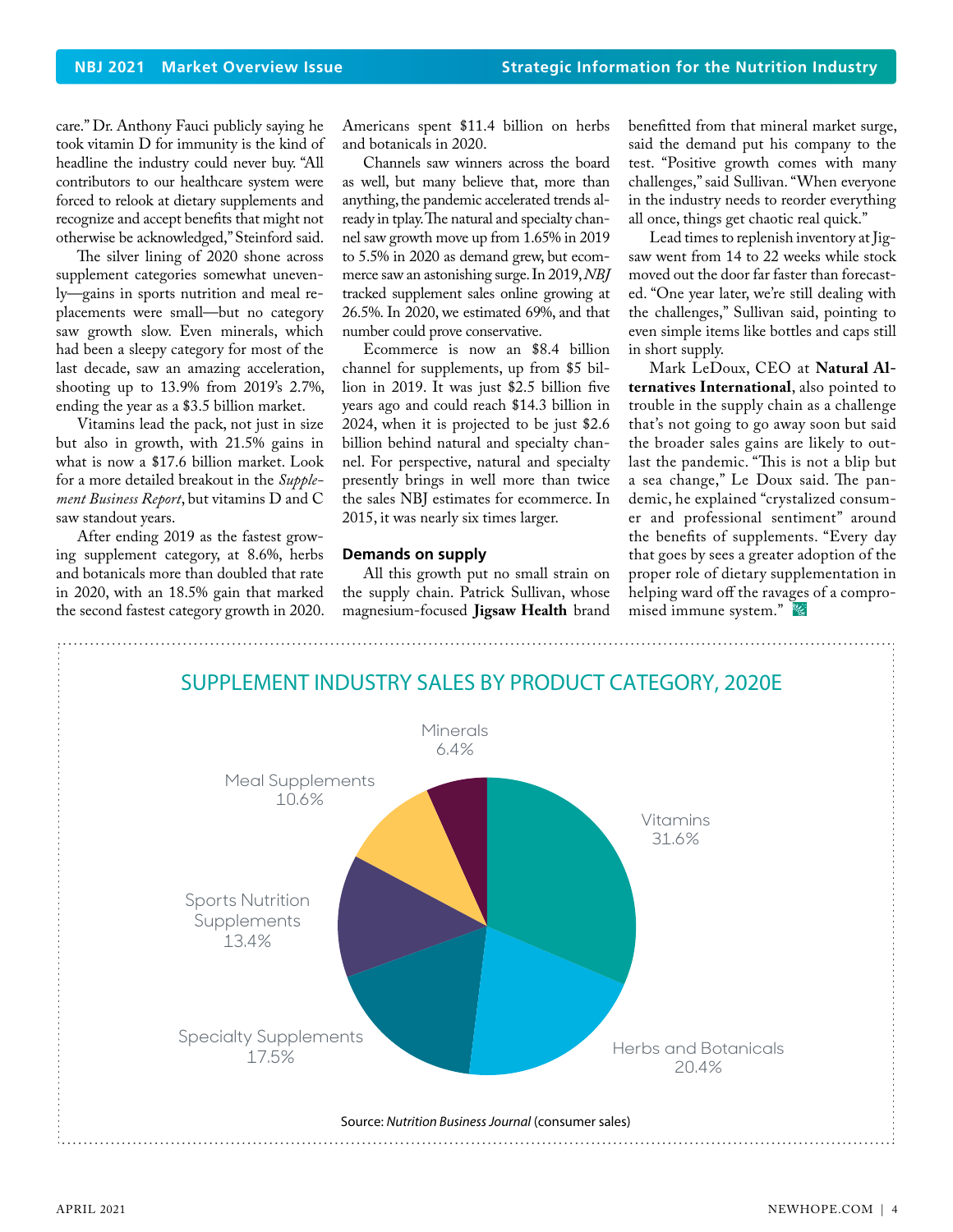## <span id="page-4-0"></span>**Machines making medicine**

Companies use AI to develop new natural products and discover novel applications for familiar ingredients

By Peter Rejcek

In 2020, an artificial intemperee system,<br>dubbed AlphaFold 2, accomplished in<br>days what the most cutting-edge tech-<br>niques require months or years to unlock n 2020, an artificial intelligence system, dubbed AlphaFold 2, accomplished in days what the most cutting-edge techthe three-dimensional structure of proteins. Structure is linked to function, so the ability for AI to predict how a protein folds, based on its DNA sequence, means scientists can understand these basic building blocks of life at a scale and speed previously unimaginable.

For starters, AlphaFold 2 could revolutionize the understanding and treatment of some of the most intractable diseases, such as cancer or Alzheimer's. Indeed, one of the biggest impacts of AI is expected to

be in drug discovery and development. Private investment into companies applying machine learning and other AI techniques into therapeutics reached nearly \$14 billion last year, according to the Artificial Intelligence Index, a report produced by Stanford University's Institute for Human-Centered Artificial Intelligence.

However, it's not just big pharma that stands to benefit from these sophisticated algorithms, which ingest and train on huge datasets to discern patterns and make predictions. These same advances are being used to identify new phytonutrients or discover novel applications for well-established ingredients in the natural products industry.

### **NBJ Takeaways**

- **»** Artificial intelligence is already at play in pharma and nutritional arenas
- **»** Key mergers and deep investment pockets point toward an acceleration in the field
- **»** Algorithms can connect the dots between health conditions and natural compounds quickly and accurately, significantly shortening product development timelines

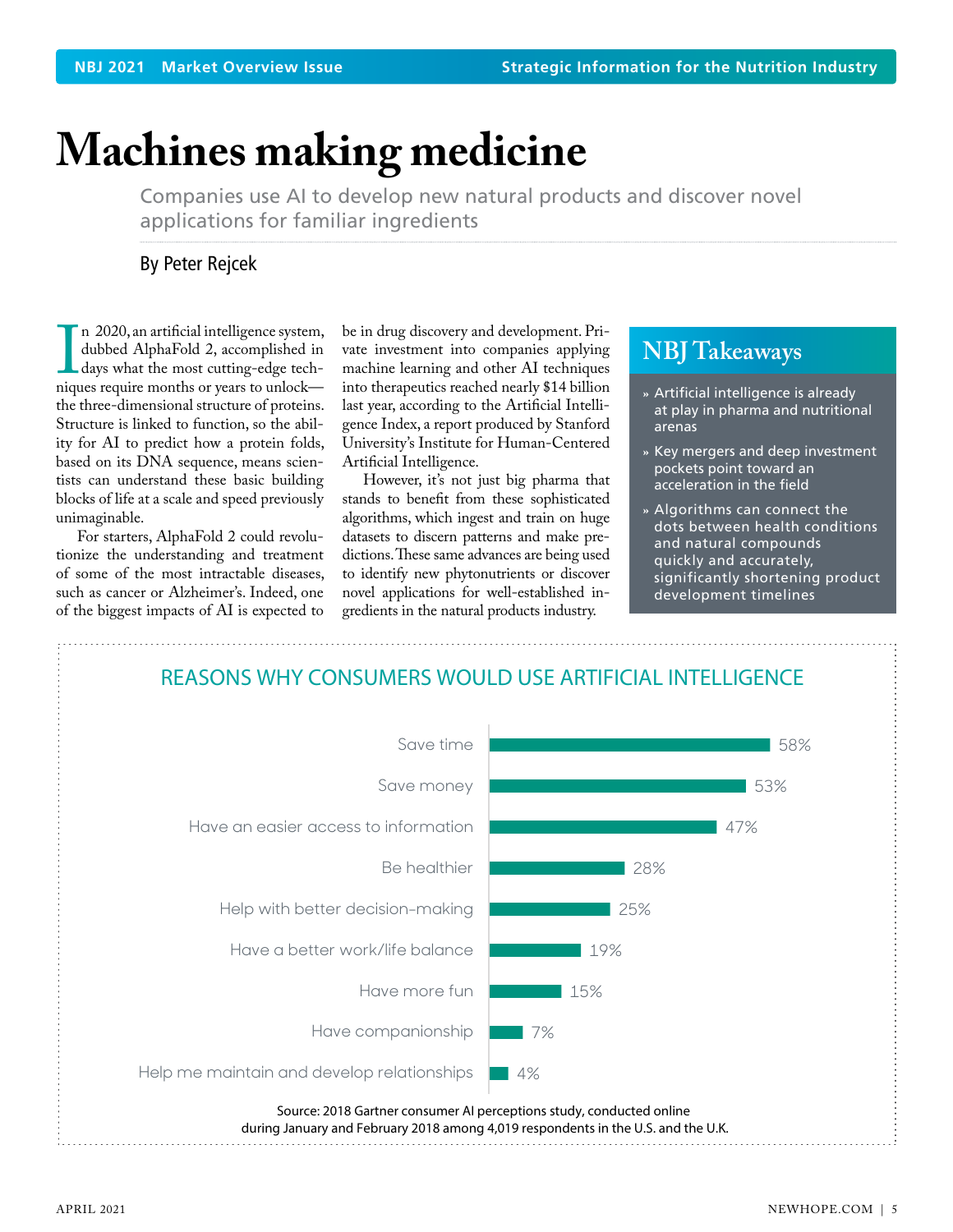"We believe AI is the next generation of scientific tools to help us innovate, not only by identifying new phytonutrients but also by gaining a better understanding of how a compound or ingredient is beneficial," says Tobe Cohen, chief growth officer at **Pharmavite**, which produces the **Nature Made** brand.

shared properties in their active sites," says Nathan Price, Ph.D., co-CEO of Onegevity. "We can then screen against natural products and rapidly identify compounds that are predicted to have effects on various biological targets and processes." Founded in 2018 in partnership with dietary supplements company **Thorne**,

*"We believe AI is the next generation of scientific tools to help us innovate, not only by identifying new phytonutrients but also by gaining a better understanding of how a compound or ingredient is beneficial."*

*– Tobe Cohen, Pharmavite*

#### **AI platforms for plants proliferate**

The 50-year-old dietary supplements company is embracing that future through a partnership with **Brightseed**, a startup founded in 2017 that recently raised \$27 million to build out its plant nutrient discovery platform—Forager.

"The core of Forager, our AI platform, is first about predicting the compounds that exist in plant sources ... and then predicting what these compounds would do for a specific health benefit. It's focused on efficacy," explains Sofia Elizondo, Brightseed co-founder and chief operating officer. "We connect the plant kingdom, at a molecular level, to biological health targets and apply AI to predict all of those relationships."

Where Brightseed is focused on building the world's biggest library of plant compounds mapped to benefits, health intelligence company **Onegevity** leverages its large multi-omics database (including transcriptomics, metabolomics and microbiomics) to create high-throughput predictions on its AI platform called Discovery.

"[Discovery] allows us to take biological evidence and chemical structure features to predict natural products that have

Onegevity originally used AI and biometric data to provide personalized wellness recommendations to consumers.

#### **Long on longevity and wellness**

The two companies announced a merger earlier this year into **Thorne Health-Tech**, not long after Onegevity expanded its portfolio to include business-to-business solutions. One high-profile partnership is with **Indena**, a raw materials supplier in Italy celebrating 100 years in business in 2021, demonstrating that well-established players in the natural products industry see value in the emerging technology. That partnership is expected to focus on anti-aging formulations, among other applications.

One of the first companies to introduce longevity products based on the recommendation of machine-learning algorithms was **Life Extension**, a supplements company known for anti-aging brand formulations. In 2016, it partnered with a leading AI drug discovery startup, Hong Kongbased **Insilico Medicine**.

Founded in 2014, Insilico has raised more than \$50 million toward developing deep-learning technology to identify biomarkers of aging and to create novel drug therapies. The company made headlines in February for using its AI platform to discover both a drug candidate and novel pathway for treating a rare lung disease. It took just \$2.7 million and 18 months to validate the small-molecule drug through what is often a much more lengthy and costly pre-clinical phase.

The breadth of data available on the biology of aging, and the pathways involved, has outpaced Life Extension's ability to assess longevity efficacy through clinical trials, according to Andrew Swick, M.S., Ph.D., Life Extension's chief scientific officer. The technology created by Insilico Medicine offered a powerful shortcut to new solutions.

"In order to leverage the longevity pathway data in a relevant and timely manner," Swick says, "we initiated a collaboration with Insilico Medicine so we could combine their outstanding expertise in AI with our deep knowledge of nutraceuticals."

The result of the collaboration is Life Extension's GEROPROTEC line of anti-aging formulas. In 2017, it introduced both Ageless Cell, a formulation of four

*"Nobody's AI algorithm is so perfect that you have to stop doing your experiments, but it can save you a lot of time and energy and tell you which experiments you should do."* 

*– Jeff Skolnick, Ph.D, efficacyAI*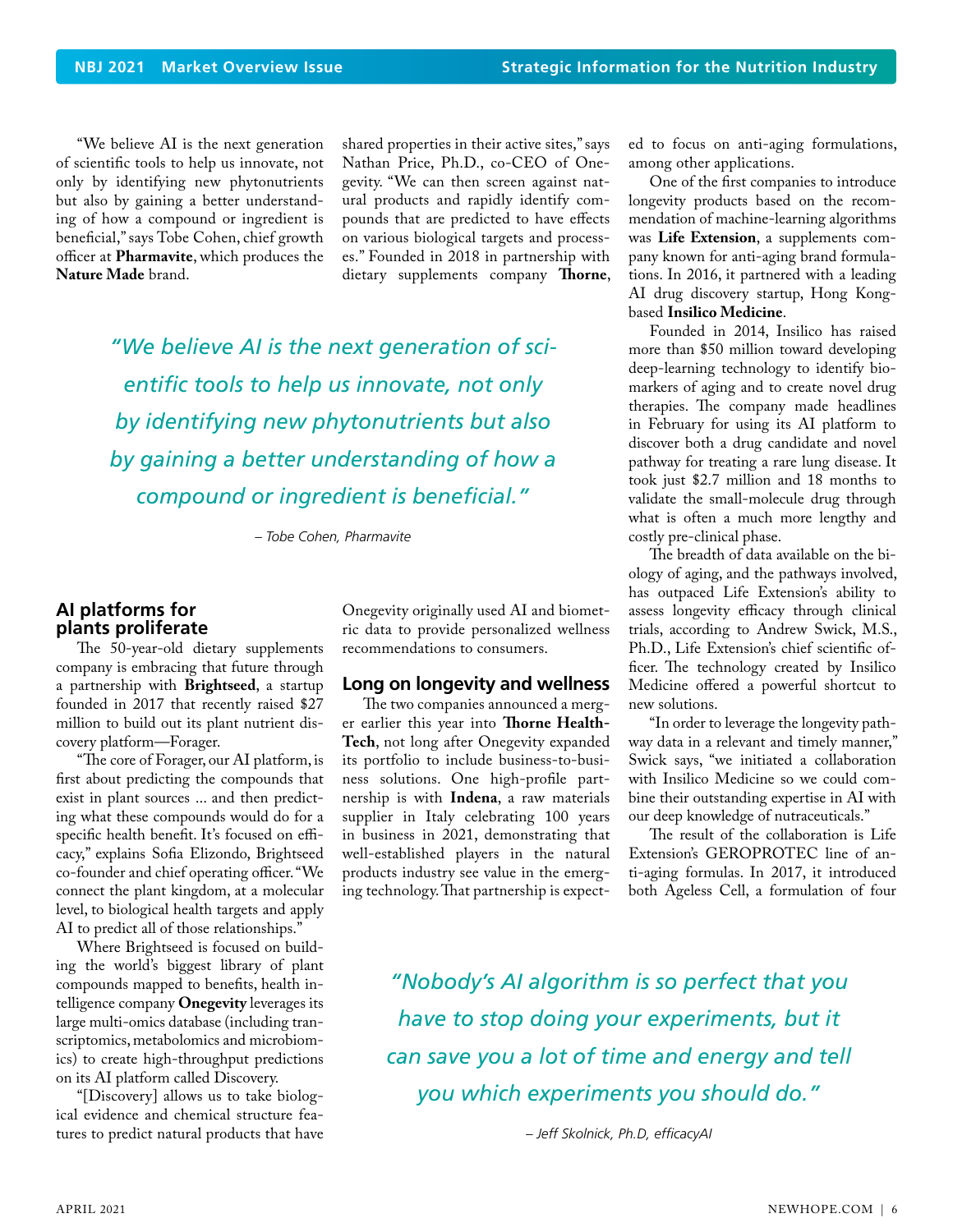specific nutrients—myricetin, NAC, gamma tocotrienol and EGCG—that reputedly inhibit cellular aging, and Longevity A.I., which combines withaferin a, gamma-linolenic acid, and ginsenoside Rg3 (from Asian ginseng) to mimic the metabolic benefits associated with calorie-restrictive diets.

#### **The need for speed**

While the computer code and scientific research underpinning these platforms are highly technical and are still works in progress, the value proposition is pretty simple: algorithms can connect the dots between health conditions and natural compounds at a speed and confidence level that significantly shortens the development phase of new wellness products.

For example, taking a "grind-and-find" approach to work through botanical libraries could take years. Companies like Brightseed claim to condense the matchmaking search between benefit and compound—and vice versa—down to months. Speed is built on data and processing power. In the case of Forager, the platform will have mapped more than a million plant compounds by the end of 2021, according to Elizondo.

A company spun out of Georgia Tech called **efficacyAI** claims its drug discovery platform, MedicascyAI (rhymes with efficacy), can link a health benefit to a natural ingredient in just weeks. Co-founder Jeff Skolnick, Ph.D., has spent the better part of 15 years developing algorithms capable of making these analyses based solely on the chemical structure of the molecule and then drawing on a target prediction library that contains 97% of all human protein sequences.

MedicascyAI generates confidence levels as high as 80% that a small molecule, whether it's a drug or botanical compound, will be safe and effective. "You can target key pathways that are associated, say, with energy production. You can map these things to mood, mental acuity—what's the logical equivalent of a wellness prediction, in addition to mapping of a disease indication prediction," Skolnick says.

"Nobody's AI algorithm is so perfect that you have to stop doing your experi-

### **Algorithms aren't just for allopathic medicine**

Southwest College of Naturopathic Medicine brings 21st century technology to traditional herbalism

I ust because naturopathic medicine approaches health<br>from traditional practices doesn't mean practitioners<br>have turned their backs on the high-tech tools available<br>to them today, including the promising computing power ust because naturopathic medicine approaches health from traditional practices doesn't mean practitioners have turned their backs on the high-tech tools available of artificial intelligence.

That convergence of the old and the new is taking physical shape at the Southwest College of Naturopathic Medicine, which is scheduled to complete construction of a state-of-theart molecular biology and phytochemistry laboratory in 2021, as part of an expansion of the Ric Scalzo Institute for Botanical Research. The new facility will bring a more rigorous scientific approach to developing natural products by studying the molecular underpinnings of plant extracts in order to understand the link between compounds and biological pathways.

"That's really what we feel has been missing from natural products research," says Bill Chioffi, vice president of strategic partnerships and business development for the institute. "People are testing clinically, in patients, formulas that haven't really been well developed on the back-end."

Chioffi says the lab is approaching the task of product innovation with the mindset of a startup, building partnerships in both industry and academia. And part of that approach is leveraging new tools like artificial intelligence to deliver data-driven insights at a scale and speed beyond human capabilities.

"No scientist actually can keep up with the [scientific] literature nowadays," notes Susan Trapp, Ph.D., who recently joined the institute as an expert in molecular biology, genomics (including research on the Human Genome Project) and computational biology.

The latter is a scientific discipline that uses mathematical models to understand biological systems. AI and computational biology are merging, to the extent that the terms are sometimes used interchangeably when speaking about algorithms that ingest and analyze large datasets.

Take the example of echinacea, a popular dietary supplement that is marketed for a number of health conditions, using various parts of the plants, across a wide variety of formulations. An algorithm trained to sift through the scientific literature and other sources could quickly make predictions about optimal extractions for the kind of product desired.

"All of those factors can be sorted through with AI from the reams of data that's out there about echinacea already," Chioffi says.

Trapp says the nutraceuticals industry is still in its infancy compared to big pharma regarding the use of AI, computational biology, bioassays and other advanced lab techniques for developing new products. "We're probably five to 10 years behind [when] utilizing all of these tools," she says.

Chioffi says he believes the institute can help bring scientific rigor to the natural products industry and instill a thirst for research in the wider naturopathic community.

"Our great hope would be to work with manufacturers of botanical extracts to improve what's being put out into the supply chain," he says. "We're really hoping to inspire the next generation of naturopaths to look at research as an avenue for their work."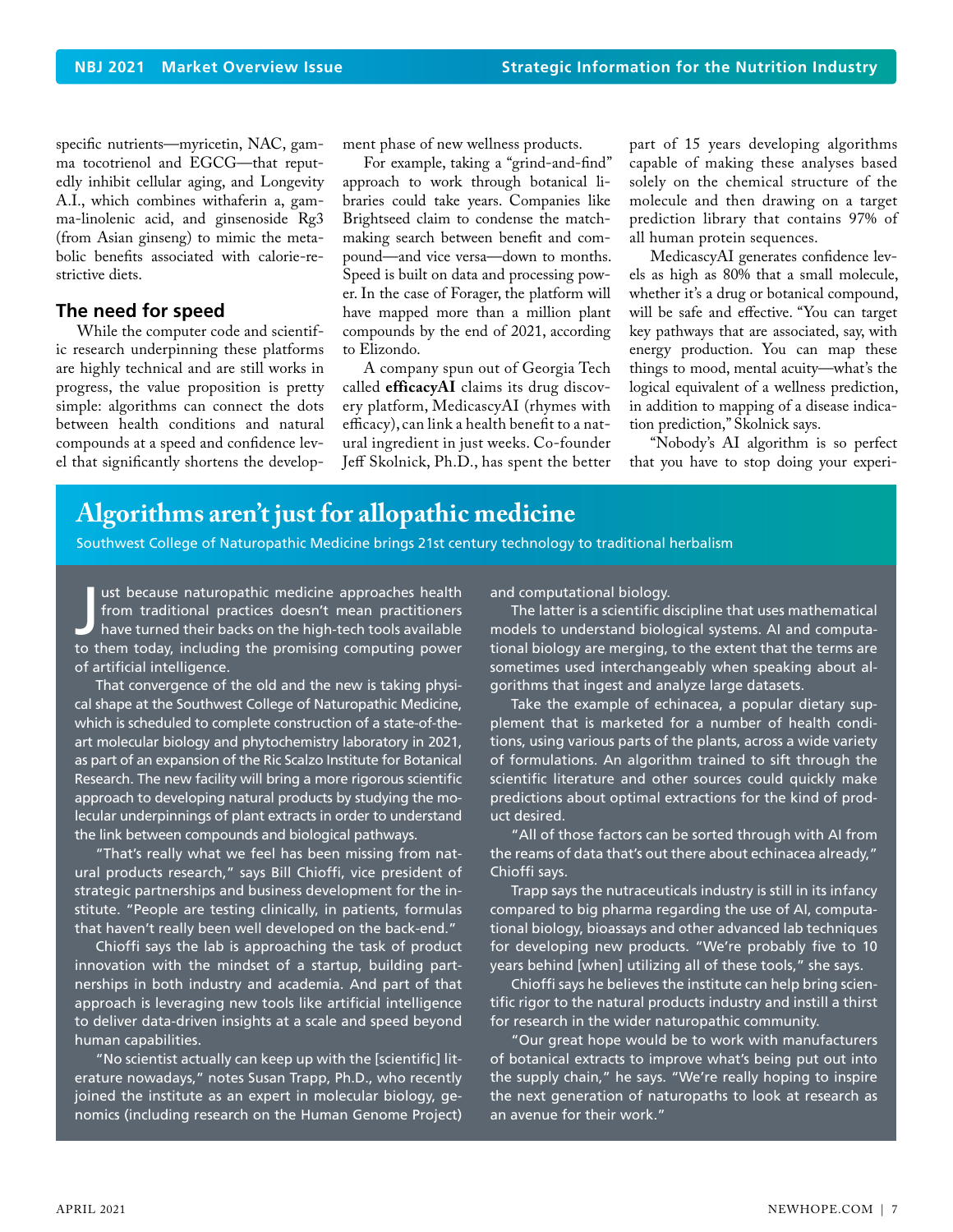ments," he added, "but it can save you a lot of time and energy and tell you which experiments you should do."

#### **AI already identifying potential products**

There is certainly hope—and no small amount of hype—for what AI can do in helping design new products or discovering novel applications for existing ones.

In January, for instance, Brightseed announced its first AI-powered discovery for metabolic health: two compounds, found in more than 80 edible plant sources, that help clear fat from the liver. Forager helped further narrow the search by identifying which plant source is most sustainable and best expresses the compounds for extraction, among other criteria. One such source is black pepper, according to Elizondo.

 The company is also working with **Danone North America** to identify plant compounds in the food giant's raw soy that could provide previously unknown health benefits and claims.

In the case of MedicascyAI, the platform flagged a novel use of caffeine as a topical remedy for fungus, according to Skolnick. "That's an example of a really beaten-to-death molecule that the algorithm predicted," he says. "This is a massive hypothesis generator, which obviously has to be validated. I'm not saying it can't be, but it gives you a short list of things to do. And that's the power of it."

The dietary supplements industry even holds something of an advantage over traditional pharmaceuticals, Elizondo notes, because plant sources tend to

have a much more robust safety profile than synthetic compounds.

"The big advantage in the natural products space," notes Price at Onegevity, "is that compounds that are generally recognized as safe ... do not have the same regulatory approval process as do drugs and therefore can be moved quickly into trials to test efficacy."

so easily solve the personalization wellness challenge, however.

"I think we all got really excited about personalized health, because suddenly you can spit in a test tube and get genomic information, and that's super cool," Elizondo says. "What we're missing is the same level of detail from what we eat."

When people eat plants today, she continues, we're lucky if we know the vitamin

*"Despite current health solutions continuing on a 'one-size fits all' approach, we have seen an increased demand for personalization, as people are seeing the benefits of better health outcomes."* 

*– Nathan Price, Ph.D., Onegevity*

#### **Can AI offer a personal touch?**

Not surprisingly, Price says he believes there is "massive potential" for AI in the natural products industry that could stretch into offering personalized solutions. "Despite current health solutions continuing on a 'one-size fits all' approach, we have seen an increased demand for personalization, as people are seeing the benefits of better health outcomes," he says. "We have developed our sophisticated AI system to utilize pattern recognition, deep neural networks and bioinformatics to deliver unparalleled molecular insights and personalization."

Not everyone is convinced that AI can

*"I think we all got really excited about personalized health, because suddenly you can spit in a test tube and get genomic information, and that's super cool. What we're missing is the same level of detail from what we eat."* 

*– Sofia Elizondo, Brightseed*

and mineral content, let alone the phytonutrient content in the foods we ingest. She notes that the majority of FDA-approved small-molecule drugs are derived from these powerful phytonutrients in plants. "Without having the molecular-level visibility, there is no way that you can personalize nutrition," Elizondo says.

Skolnick says he believes personalization is possible, but that it has a long way to go. The algorithms are optimized for the average human, he explains, and can't account for individual metabolic rates or other factors without more extensive biometric data. "If you are talking about personalized nutraceuticals, we need, at the very least, genotyping and probably some kind of epigenetic information in order to say something intelligent," he says.

Leveraging AI is not about chasing consumer trends, according to Cohen at Pharmavite. "It's about leveraging technology and innovation to help consumers achieve the health and wellness outcomes they're striving for. It goes beyond what's happening in our industry at this moment and looks down the road at novel phytonutrients and compounds that could positively impact health in ways we can't even imagine right now."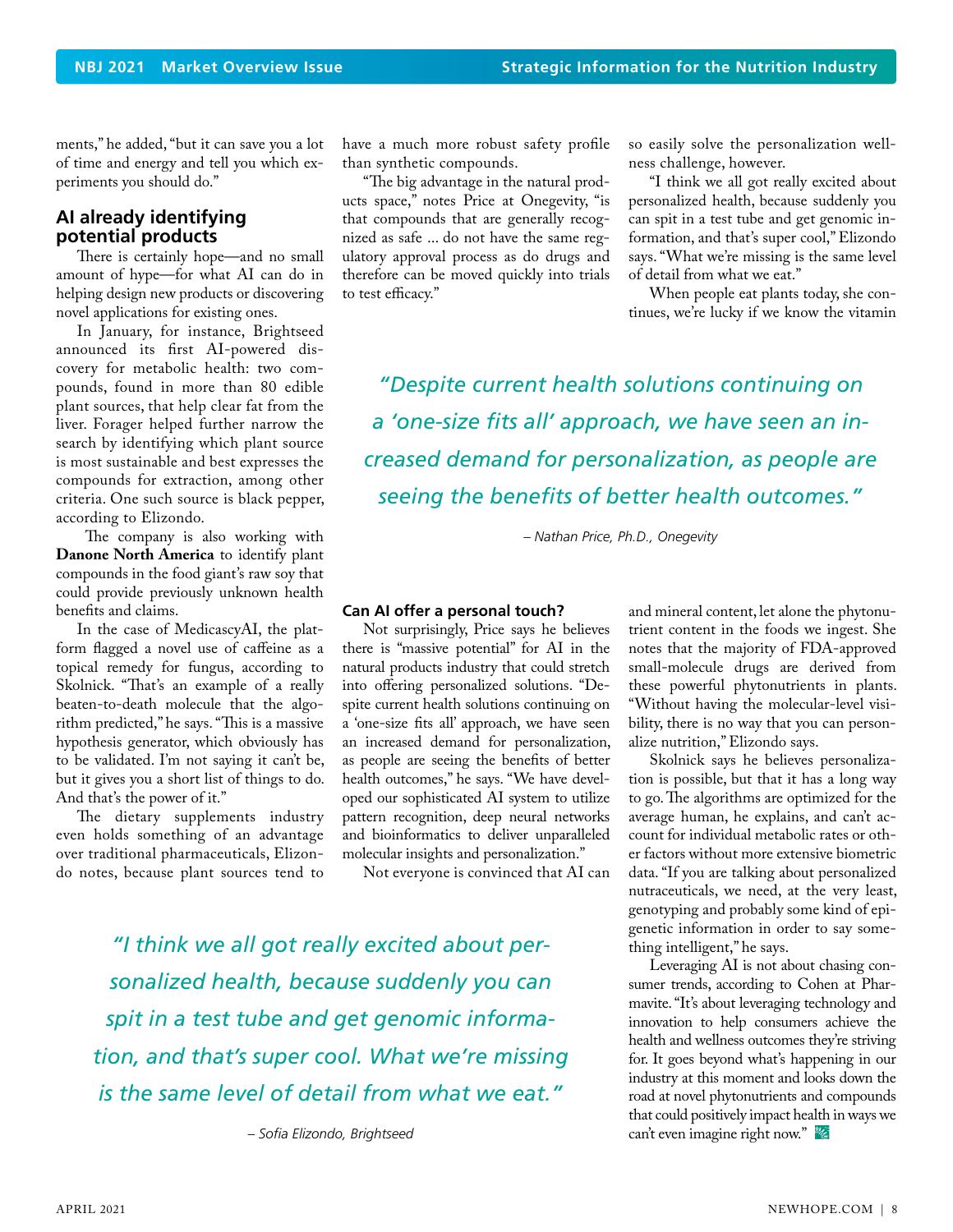## <span id="page-8-0"></span>**Putting pills in the packet**

OK Capsule aims to support personalized nutrition startups with packaging, packeting

#### By Rick Polito

 $\frac{1}{10}$ f personalized nutrition is about the science of connecting the dots between a person's health status and the nutrition that person needs to thrive, what Andrew Brandeis is bringing to market could be the pen that connects the dots between the ideals of personalized nutrition and the realities of selling supplements—especially for new entrants in the space.

**Ok Capsule**, the company Brandeis co-founded, aims to be a kind of contract manufacturer to the personalized world, putting the pills in the packets and shipping them to the customers, all branded to the client. "Why would you build out the massive infrastructure required to do personalized supplements if that's not your business? If your business is telling customers what supplements they should take based on their DNA?" Brandeis asks.

The supplement industry is famous for having a barrier to entry so low that mice could clear the hurdle without picking up their feet, and the result of such slight friction has been a proliferation of brands to a level where no one actually knows how many players there are in the market. But that changes at the doorway to personalized nutrition, where the gate

is set much higher. Coming up with a personalization model, that might range from questionnaires to biomarker testing, is just the first step. To sell supplements within that scheme, brands must find a way to deliver regimens of nutrients and other ingredients that are, by definition, not one size fits all. That puts innovators in science on a collision course with the more mundane—but no less exacting realities of manufacture, inventory, packaging, payment tracking and customer fulfillment.

That may be what has kept personalized nutrition from being the force it might deserve to be in the market. Despite the interest and scientific advancement, only a few players are actually selling supplements in the space. Right now, supplement sales directly through personalized nutrition models represents less than 1% of the U.S. market, a share many observers thought would be far higher at this point.

Brandeis, who is both a trained naturopath and a serial entrepreneur, says the logistics between the science of personalization and getting a personalized package to a consumer may be keeping new advances in personalization stuck in

*"Why would you build out the massive infrastructure required to do personalized supplements if that's not your business? If your business is telling customers what supplements they should take based on their DNA?"* 

*– Andrew Brandeis, OK Capsule*

### **NBJ Takeaways**

- **»** Personalized nutrition can be a great health solution, but tying supplement sales into the equation has not always been simple
- **»** OK Capsule serves as a kind of contract manufacturer and customer fulfillment operation for personalized nutrition companies
- **»** Personalized nutrition could pose particular challenges for retailers and practitioners

the idea stage. He believes Ok Capsule can help grow the personalized nutrition market by "handling the entire back end and letting them improve on the front end."

Supplement sales, Brandeis says, are pivotal for any realistic business plan that would finance the science behind personalized nutrition, and he sees companies with promising innovation shying away from actually selling supplements. "Some of the companies I knew were referring their customers to **Amazon** to buy the suggested supplements, and just getting a small affiliate commission from Amazon," Brandeis says. "That's not a really good margin, and it doesn't really make for an effective business."

Ok Capsule can sort pills into individualized packets, printed with the end consumer's name and the client company's branding. That's essentially the end product that the two companies dominating supplement sales in the personalized space, **Care/Of** and **Persona**, deliver to consumers, but Ok Capsule will do it for anybody. Brandeis says the company can support questionnaire-based, genetics-based and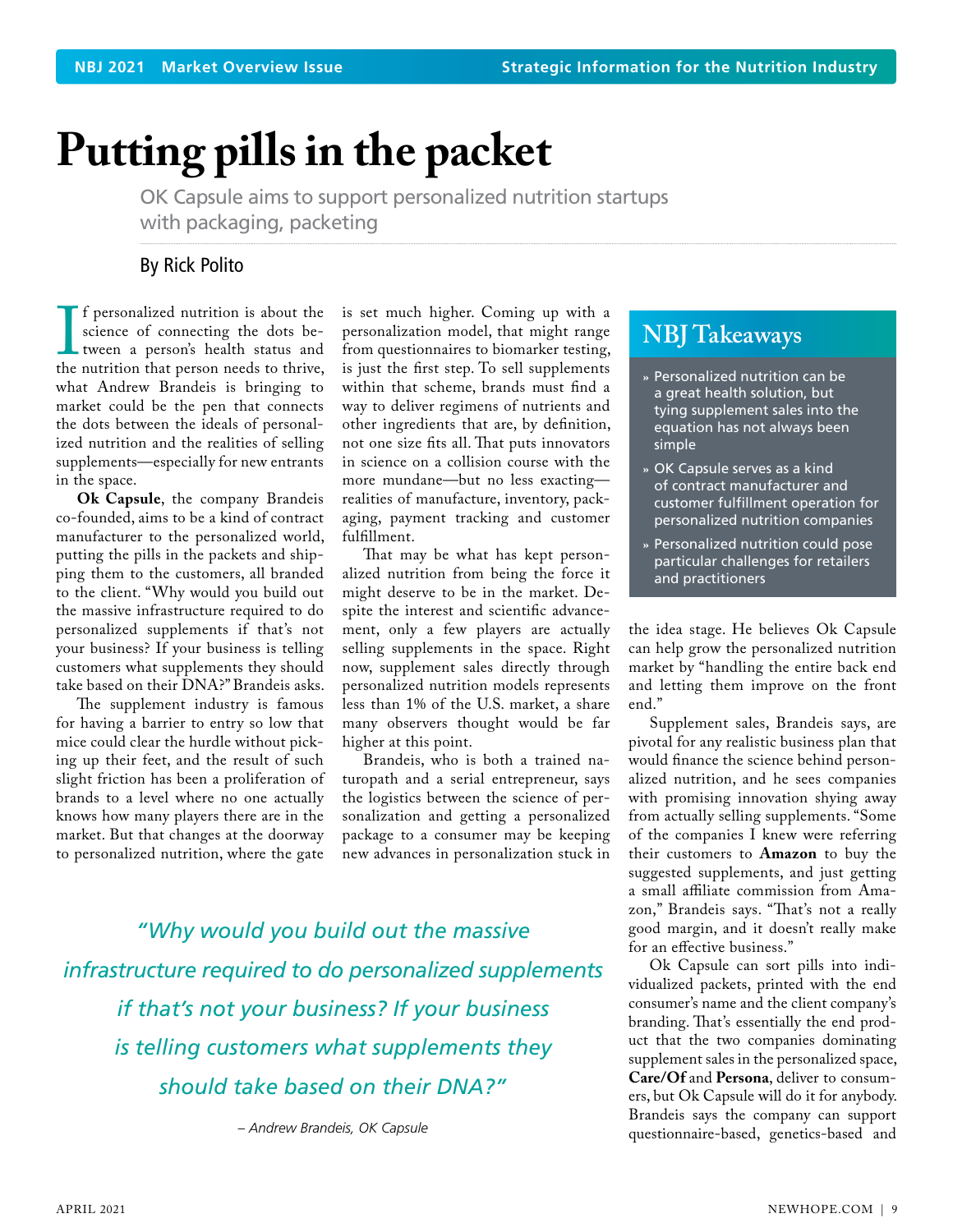

biomarker-based personalization models, practitioner-prescribed packets and really anyone who comes up with a way to customize a supplement regimen.

#### **Widening the white space**

Phil Vigeant, a supplement industry veteran who is advising Ok Capsule, says that ability to pivot from one personalization model to the next is pivotal not just for Brandeis's company. The company's success could help lay a foundation for the personalized nutrition landscape. Personalized nutrition can't grow without something like a contract manufacturer to support new ideas, Vigeant says. New ideas targeting niches and needs will be what brings new consumers into the space, he explains

"Ok Capsule is agnostic on who wins or who doesn't," Vigeant says. "They can adapt to whatever a brand is doing."

Supplement Industry consultant Greg Horn remembers bringing personalized pill packet machines into select stores when he was CEO at **GNC**. The machines ended up being too expensive to be profitable at the

store level, and he can see how the whole enterprise could be not just too expensive but too complicated for personalization startups to tackle. Horn says it reminds him of how contract manufacturers help build new businesses. "This is just a much more sophisticated form of contract manufacturing," Horn says, "and it opens up the potential for the unlimited creative activity of marketing, but with a solid back end already built."

"It can definitely open it up to new players," Horn says.

Al Hariri, cofounder at **Vitagene**, a company selling supplement regimens based on genetic tests and other data, is one of those new players. Hariri says Vitagene focuses on what it's good at: creating personalized regimens. It lets OK Capsule do the rest. "We essentially generate the recommendation, push it to them, and then they package it up and ship it to our customers," Hariri says.

Vitagene looked at building their own packet-sorting facility, but the price was high and the learning curve was steep. "If you really think about it, that becomes

its own expertise because now you have a physical manufacturing floor, machines, software, and it's all manufacturing excellence, which is on time packing, putting it together, getting it shipped out."

OK Capsule made it easy. "That's what they're good at," Hariri says.

That ability to mesh with different players with different sets of expertise is what got **Findaway Adventures** interested in Ok Capsule, says Robert Craven, managing partner for the ventures group. Craven had worked with Brandeis when he was CEO at Megafood and Brandeis was "entrepreneur in residence" at the company. He's also been watching the evolution of personalized nutrition and saw the need for a company that could support new ideas.

"Each business or client for Ok Capsule is going to put their own spin on a target market, and so that creates a whole world of possibilities," Craven says.

As the number of new players and target markets expands, the awareness of personalized nutrition also rises. A rising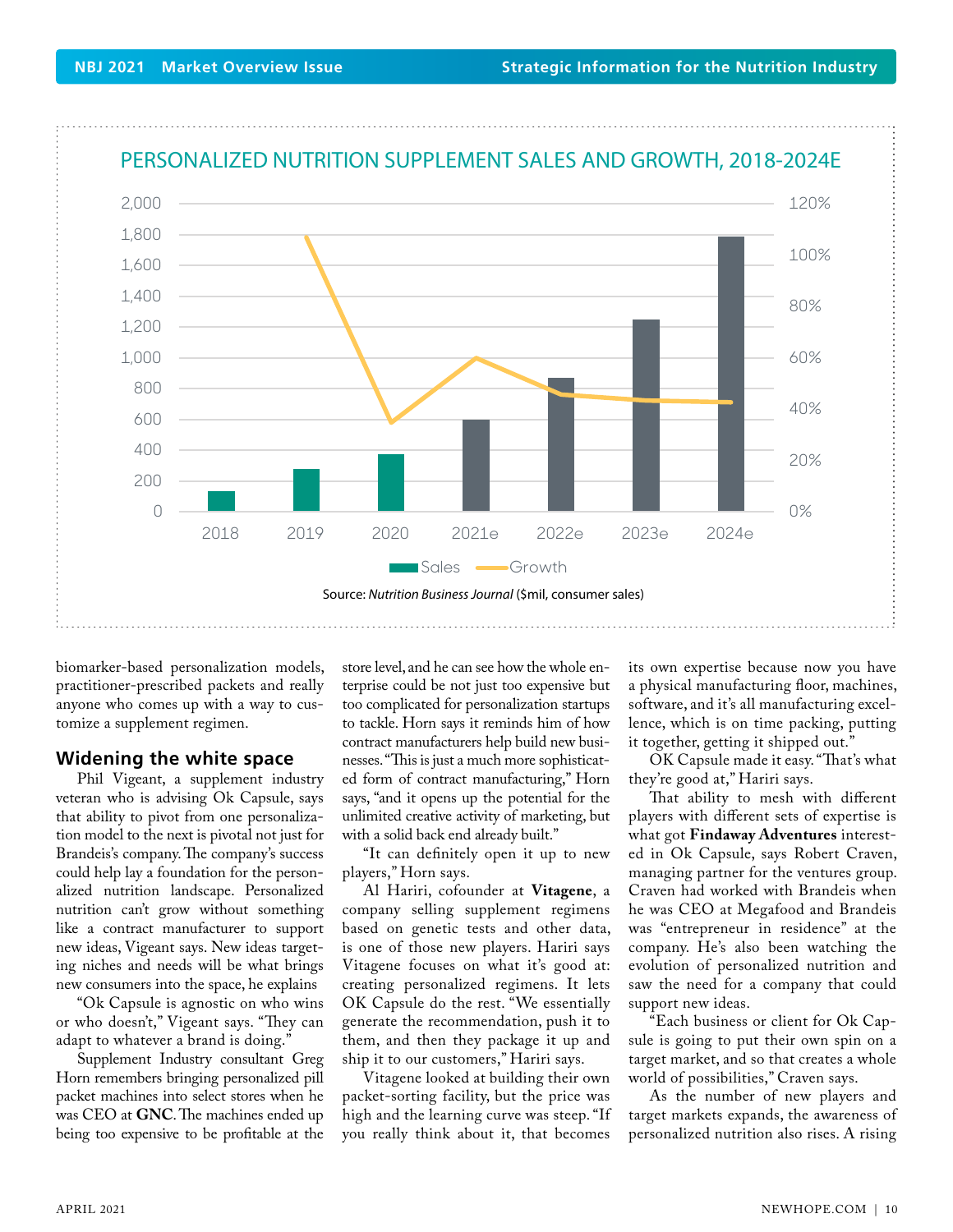tide is in effect, says Craven, explaining that every new customer stands to add to the buzz and create more momentum.

Craven recalls taking his OK Capsule pill pack out at a dinner to take his supplements before the meal came. "Everybody wanted to know about it," he says.

#### **Dealing in details**

The challenges of putting pills in packets don't begin or end in the elaborate machines that do the sorting and packaging. Part of the learning curve for OK Capsule was discovering a new set of learning curves for each customer. Startups and brands with their own systems and interface mean OK Capsule has to adapt to fit. New customers, which can include retailers, are asking OK Capsule to create the interface, including questionnaire-driven protocols. "I've had several retailers approach us and say, 'We want to offer a quiz. We want to do what Persona does,'" Brandeis says.

That tech support is crucial, says Greg Cooper, who sought out OK Capsule

*"Each business or client for Ok Capsule is going to put their own spin on a target market, and so that creates a whole world of possibilities."* 

*– Robert Craven, Findaway Adventures*

to support his **EasyVitaminPlan.com** brand. Cooper, whose family ran the **Arizona Health Foods** retail chain, was impressed with how adept the company was in making the tech work for his brand. "Whether it's one guy with a gym or a chain with 1,000 stores, they've got to be able to adapt, and they are able to do it."

That adaptable tech creates a formidable barrier to entry, Craven says, explaining that OK Capsule has a sizeable head start on any contract manufacturer who might want to jump into the personalized space. "This is not a company that could just launch tomorrow," Craven says. "You can't just go out and buy a machine and get this thing going."

#### **Proving the models**

Among the more promising targets for Brandeis's company is retail. As personalized nutrition gains momentum, one of the bigger losers in the equation could be brick and mortar. Natural grocers, in particular, have suffered as sales migrate online, and personalized nutrition presents a subscription model that might shepherd even more shoppers out of the store.

A company like Ok Capsule that could handle the manufacture and fulfillment would allow a retailer to have a personalized nutrition offering that could create an ongoing relationship with its customers. Brandeis says the company



"What kind of testing will your personalized nutrition programs/products be based on?" n=29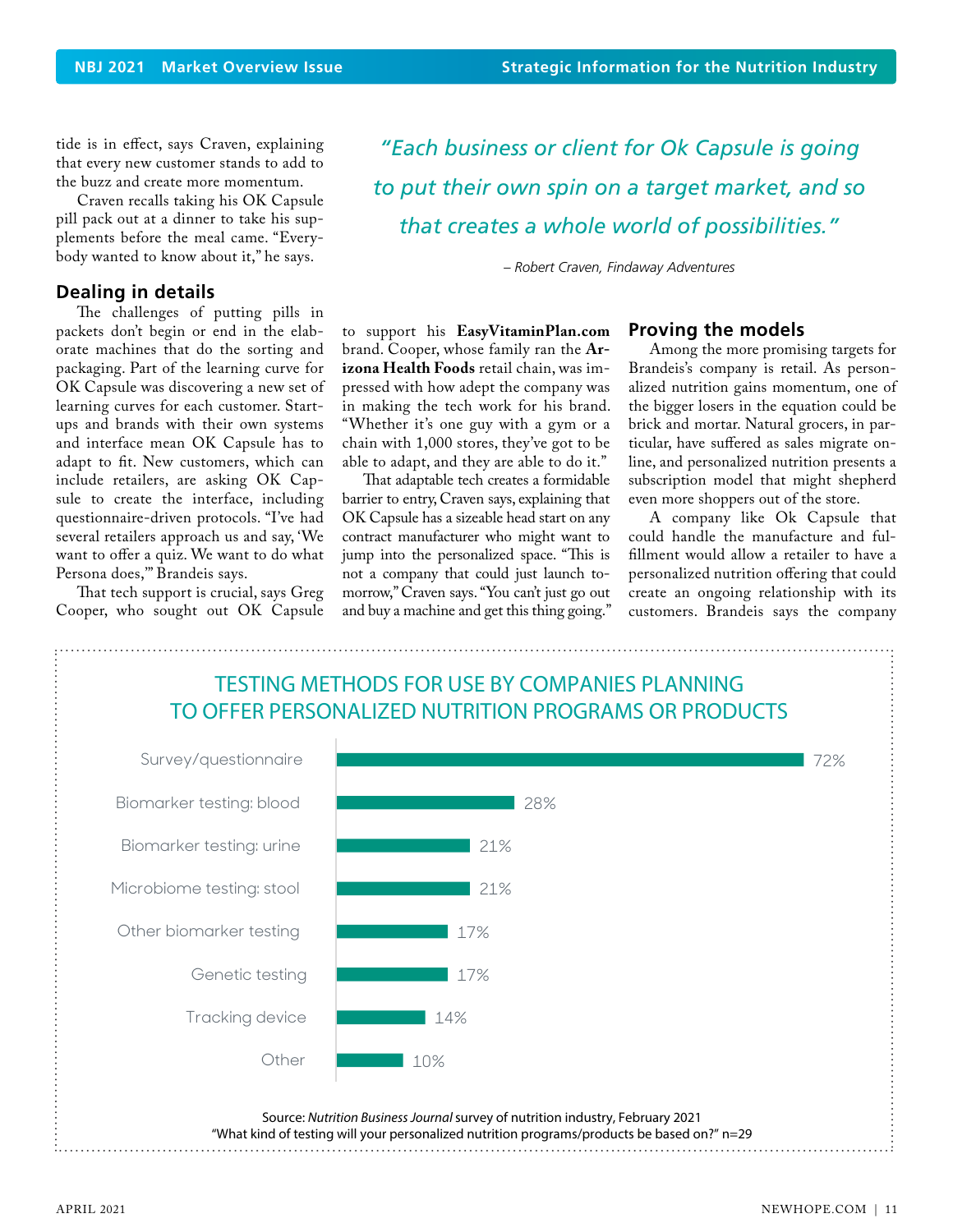is talking to "about 20 different retailers" about launches that could start in late 2021. A branded box with coupons for items that match the customer's needs/ interests could show up on that customer's doorstep every month, or the box could be in the store for pickup. At the very least, a retailer could hold on to some slice of sales that would otherwise slip away, possibly permanently.

However, it may not be quite that simple, says Linda Shein, a consultant and retail/CPG board director who recently ran Wharton Business School's retail innovation think tank. "While it is a great opportunity for retailers to offer private-label vitamin packs," Shein says, "it's not entirely a plug-and-play proposition." Investment in training is needed for high-turnover sales associates to manage this new customer experience

Shein points out that older supplements shoppers may visit stores because they don't like shopping online and could require sales associates to guide them through the quiz and ordering process. Retail staff is already spread thin across

*"This is just a much more sophisticated form of contract manufacturing, and it opens up the potential for the unlimited creative activity of marketing, but with a solid back end already built."* 

*– Greg Horn, Specialty Nutrition Consulting*

tion retailers must ask is, 'Does this drive profitable business or is it a loss leader?' It's a fabulous opportunity, but it's not as simple as just signing up."

Practitioners could be another place where the services of a company like OK Capsule would be a good fit. Practitioners were delivering personalized nutrition regimens long before "personalized nutrition" was even a term and, like retailers, they also face challenges hanging onto sales. After the patient leaves the office,

*"The key question retailers must ask is, 'Does this drive profitable business or is it a loss leader?' It's a fabulous opportunity, but it's not as simple as just signing up"* 

*– Linda Shein, LBShein & Company*

other new services like curbside pickup and pick-pack-and-ship duties as stores become distribution hubs for online sales.

That training investment comes on top of whatever marketing investment and set-up costs are required, Shein says. "It's a sexy thing for retailers to offer, given it's the hot thing now, and it could certainly help build their customer data sets and drive business if managed and marketed correctly. That said, the key quesmany go online for the next purchase.

Scottsdale, Ariz., naturopath Guillermo Ruiz says he can see the advantage for practitioners of keeping sales "in your sandbox," but practitioner-channel online operations like **Natural Partners' FullScript** and **Emerson Ecologics' Wellevate** already allow practitioners a vehicle to hold onto sales. That doesn't mean it's not an attractive way to connect with patients, he says. "It's going back to

almost like private labeling, but instead of having the practitioner's name on the bottle, it would have your patient's name on the bottle," Ruiz says.

What Ruiz says he will be looking at it when he examines offerings like Ok Capsule will be the formulary. Practitioners, he notes, can have very exacting opinions on what products they use—the dosage, the format and the form of the ingredient. All the variations of a product would have to be available before he would feel confident using the services. "Maybe X brand has a great herbal adrenal complex, but their sleep complex has a couple of herbs that I don't like," he notes.

Brandeis doesn't say Ok Capsule has figured out every challenge for every product and provider. What he does say is that he wants to help them get past those challenges. Flexibility is built into the platform. That makes it more possible for more players to enter the personalized nutrition market, he explains, and whatever the personalization model or the challenges, the end product solves some of the biggest problems in supplements. Compliance is one: "A packet with their name on it is a great way to get them to start taking their supplements every day," he says. Plastic waste is another (OK capsules uses compostable packaging): "I don't think we're gonna be selling supplements in bottles in five years," Brandeis says. "It just doesn't make sense."

Other challenges will come. More tools for personalization will appear, he says. Ok Capsule can be a pen to connects the dots.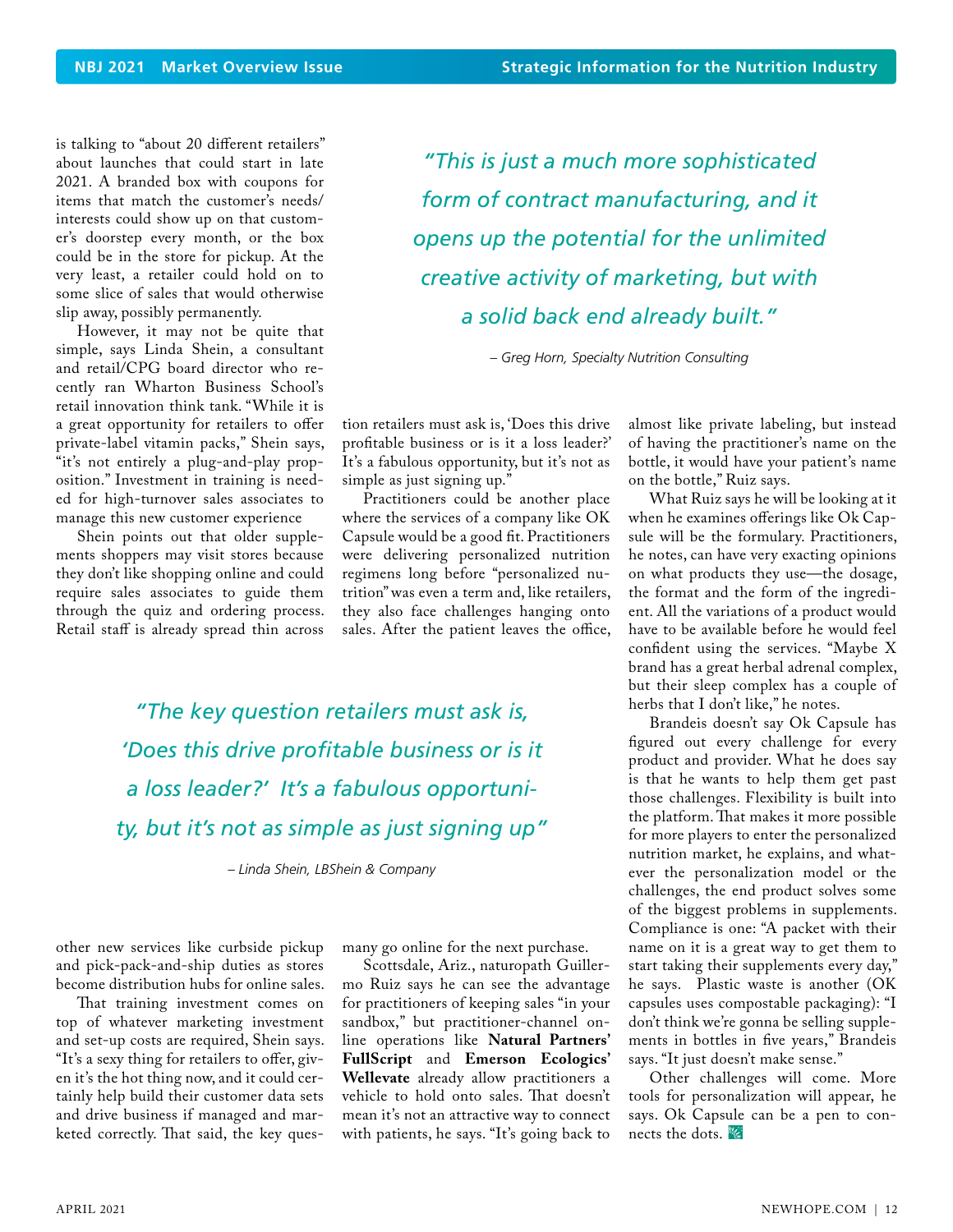## <span id="page-12-0"></span>**Amazon as crystal ball**

Can natural brands and retailers use e-commerce to predict trends?

By Marc Brush

**AMAZON** carries 350 million products,<br> **AMAZON** external extended the average<br>
grocery store has 47,000. The competitive says Betsy McGinn, founder of **Mc-Ginn eComm**, while the average challenge this poses for retailers is well established, but some brands are seeing opportunity beyond sales. As the buying world shifts its dollars online, the spotlight of innovation and discovery that was once the hallmark of tastemakers like **Whole Foods Market** and its fellow natural retailers inevitably shifts with it. Should brands be looking to Amazon for their new product development?

"Smart brands are already doing exactly that," says McGinn. "You can absolutely find the innovation happening on Amazon's platform."

#### **Amazon as market research**

"This last year has turned the tide on shopping behavior," says McGinn, who is also co-author of *The Amazon Roadmap: How Innovative Brands are Reinventing the Path to Market* and the former director of **Seventh Generation**'s e-commerce channel. "Under pandemic restrictions, brick-and-mortar retail became an in-and-out proposition," she says, identifying the fears among consumers that their local grocery store might become a super-spreader hotspot.

At various points during the pandemic, supply chains were strained and shelves went bare. Category reviews by leading retailers were disrupted, costing new brands months in their finely wrought launch plans. In short,

### **NBJ Takeaways**

- **»** Smart brands are now running category analyses on Amazon to understand health trends and the competitive landscape before launching new products
- **»** The human element of trendsetting in grocery, accelerated by Whole Foods in its heyday, has shifted away from risk toward a marketplace driven by low pricing
- **»** However dominant it is, Amazon is still far from the only way to market, and brands need to remember well-deployed offline launches sometimes set the stage for success on Amazon



#### SUPPLEMENT E-COMMERCE SALES AND GROWTH, 2015-2024E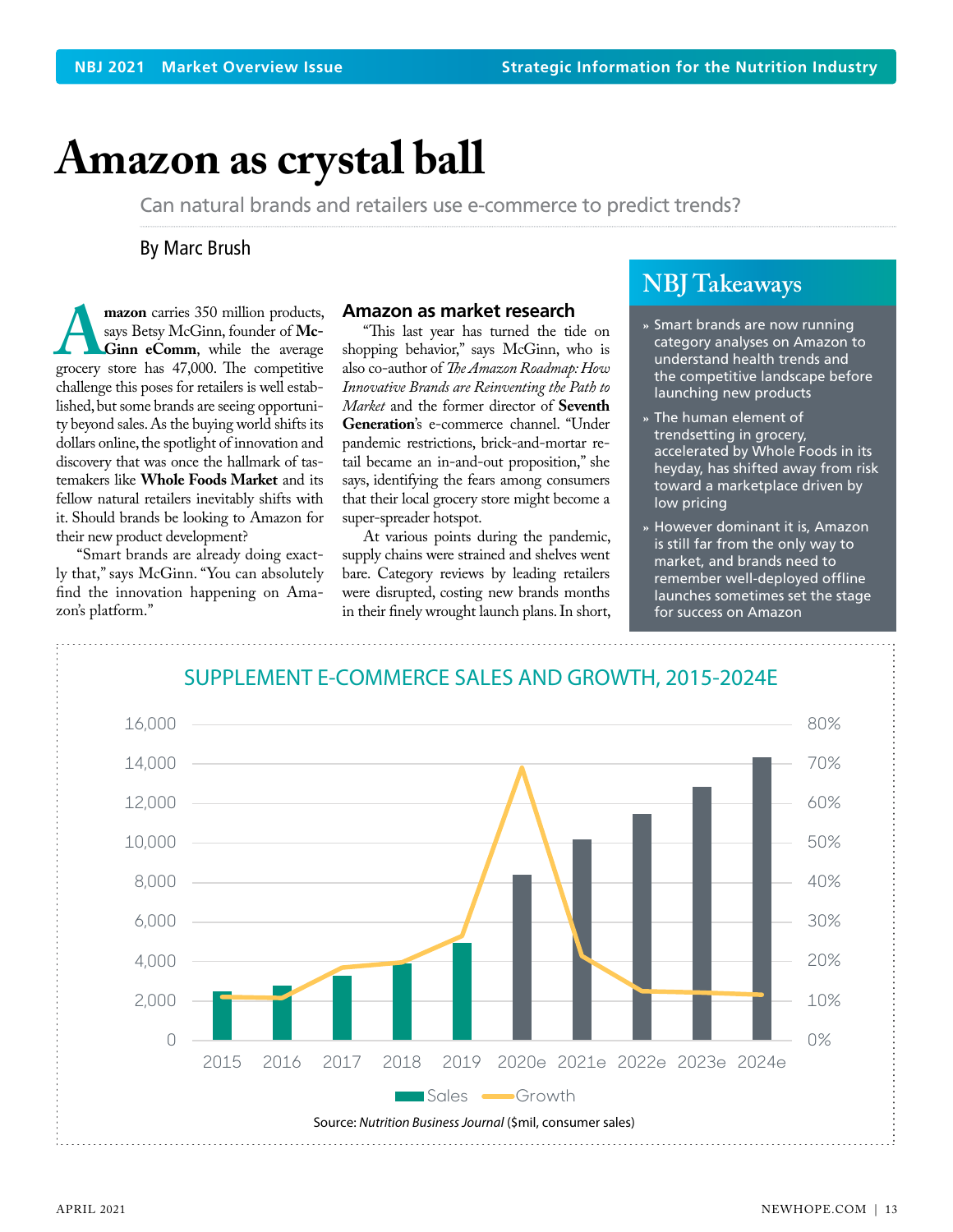the joy of product discovery on shelf vanished. Or rather, it went digital.

McGinn has the data to show that consumers already look to Amazon for product discovery in ways that once belonged to the buyers at natural retailers. "Consumers don't search on **Google** for products," she says, "they search on Amazon. Sixty-three percent of product searches start on Amazon, not Google, and only 22% of those start with a brand name."

Some quick math reveals the importance of this development. According to McGinn, 77% of supplement sales online happen through Amazon. Overlaying that on *NBJ*'s e-commerce estimate of \$8.4 billion in 2020 supplement sales, that would represent nearly \$6.5 billion happening on Amazon alone. "The supplement category is one of the more developed categories online," says McGinn. "Smart brands jumped in early."

And more jump in all the time. With so much activity on the platform—Amazon shoppers go deeper now, often looking at second and third pages of search results—a growing roster of small brands are quickly reacting to consumer interest in ways that are influencing the category. Trends are unfolding at a never before seen pace. Thus, other smart brands are paying attention.

"We do category analysis for brands all the time," says Rob Principe, Director of Business Development at **Netrush**, a full-service e-commerce retailer-agency hybrid that specializes in both supplements and Amazon. Principe was previously with **Megafood**, where he helped establish the brand's e-commerce channel. "You can use Amazon to assess the entire size of a category, to study the top players, to drill down to specific products and delivery forms." This kind of reverse-engineering can inform a brand about the true cost of entry to launch a new product and the quality attributes that might best differentiate and carve out a path to success. But this opportunity extends beyond brands.

"If retailers aren't looking at Amazon, they're missing the trends," says McGinn. "The products are there, paving the way for what's going to matter in 12-18 months."

#### **How did we get here?**

E-commerce may be a young sales channel, but there are still history lessons to be learned. As the new kids on the block, the first order of c-commerce business for supplement brands was simple: get on Amazon. A second order of business then quickly emerged, as brick-and-mortar merchandising strategies differed vastly from those online. Brands quickly realized they should forget the annual reviews in favor of a go fast/iterate strategy. The marketing algorithms matter more than personal relationships built over time with key buyers and grocery managers.

A third wave of e-commerce emerged over the past few years with the advance of digitally native brands, usually through **Instagram** and Amazon, with no terrestrienough to inform grocery stores and big brands about how to stock their shelves and build their SKUs—offline as well as on?

Maybe, maybe not. It's important to note that Amazon, for all its breadth of selection, is just a real-time snapshot of the marketplace. Like the machines that run it, the platform lacks an intuitive, human touch, the kind that someone like Schweizer used to great advantage at Whole Foods. "Amazon is the everything store," he says. "We were trend-forward at Whole Foods. We focused on the future of health and wellness, on mentoring new brands. I don't see an equivalency there with Amazon."

*"Everything on Amazon is an ad. It's front and center, visible to 100% of the population, 100% of the time."* 

*– Betsy McGinn, McGinn eComm*

al retail presence to speak of. These brands continue to present the established industry with the prospect of a death by a thousand cuts. Instead of competing with one mega-brand for Amazon keywords across dozens of SKUs, now a brand faces competition a dozen deep on a single SKU.

"Digitally native brands usually come on the fringes," says Principe. "They want market share. They want proof of concept to become a big enough pain for the larger CPGs to buy them." With some focused effort, they also offer a readily available source of forecasting data, including pricing trends.

"I've seen a rationalization in supplement pricing as sales went to digital and DTC," says Errol Schweizer, an advisor to dozens of natural products companies on the heels of his tenure as VP of grocery at Whole Foods Market. At Whole Foods, Schweizer merchandised hundreds of companies across dozens of categories. "Over the last decade, retailers have really sharpened their pencils on pricing."

As we embark on a fourth wave of e-commerce post-pandemic, a platform like Amazon is deep enough and smart enough to offer insights and clues beyond pricing alone. Are the digital tea leaves coming clear

#### **The missing data**

While there are billions in sales happening on Amazon—with the competitive insights that follow—there are billions in online sales happening *off* Amazon too, and tens of billions happening offline. Amazon is not the sole source for trend watching, and activity off the platform is essential to fuel growth on it. "I'm an Amazon man," says Principe, noting eight years tracking supplements on the site. Still, he says, "I believe a lot of a brand's success happens off platform. Amazon will get you to a certain level, but you won't take over the world through Amazon alone."

Principe talks of triangulating data through Amazon and syndicated firms like **SPINS**. "Say you're looking at nootropics," he says. "SPINS shows you it's a hot category, and that can validate what you find on Amazon before you hit go." Maybe **Target**'s online store confirms the hunch. Or **Kroger's**. The point is to look in lots of places and build a brand across several digital platforms for lasting success. Principe points to **Orgain**, the popular protein shake, as clear evidence. Orgain made it big by landing at **Costco**, and now does millions through Amazon as well.

Also implicit in the question of using Amazon to inform innovation is an assump-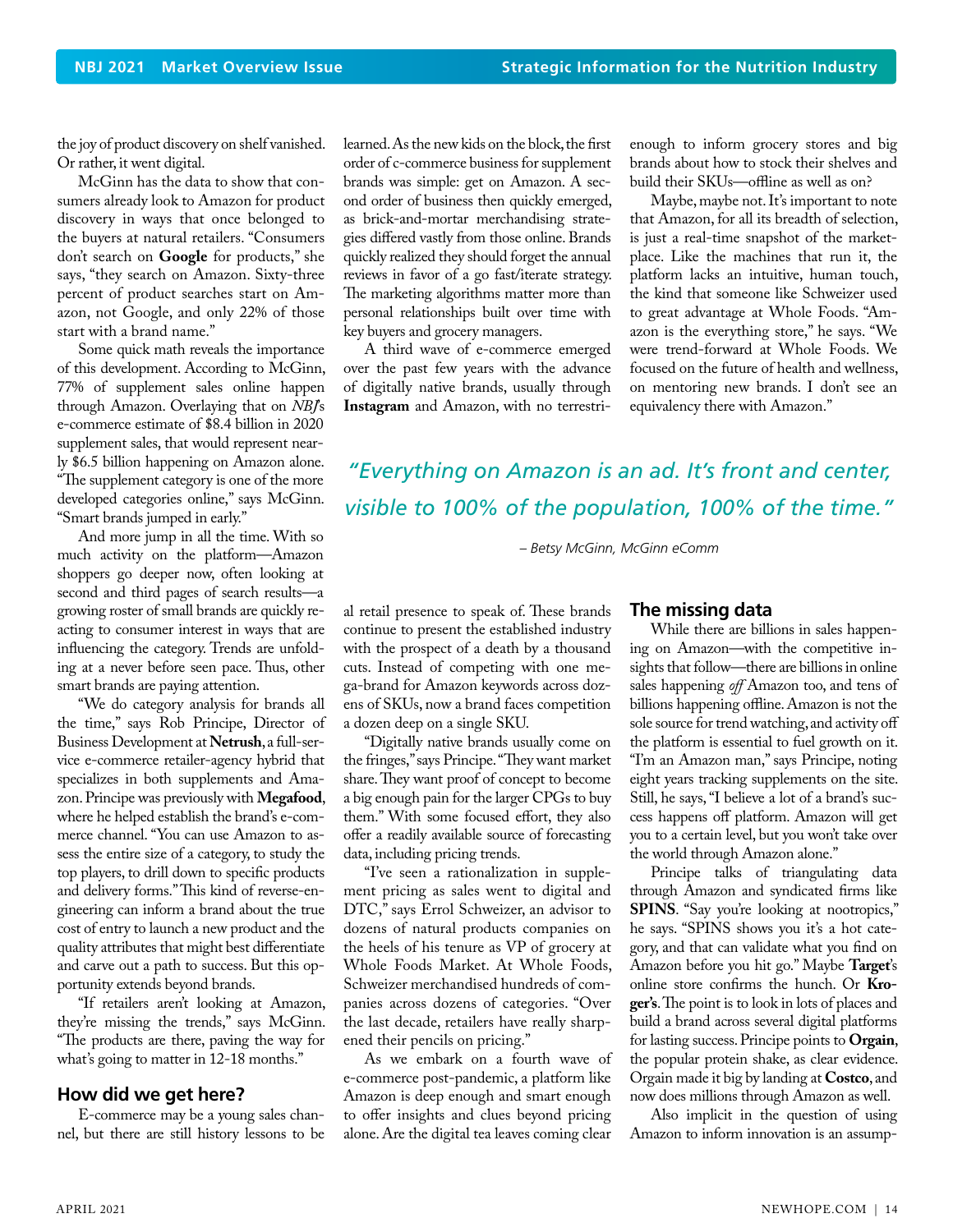tion that Amazon gives access to the real competition. But what if the real competition isn't on Amazon?

"Private label is the biggest competitive threat now," says Schweizer. "You have to look across the shelf, look directly to your right at products with a 30-40% price reduction and comparable quality. That's a rough moment when brands fully understand that threat."

There's also the competition coming from those death-by-a-thousand-cuts startups. "To see the innovation and trends, look at who's getting funding," says Schweizer. "All the big brands watch each other closely and compete accordingly, but that inbound stuff—especially with a strong DTC presence for customer experience and branding for a younger generation—that's the bigger threat. Big CPG can't fake that kind of authenticity."

"Pay attention to the ankle biters," echoes McGinn. "Do that search in those categories. Look at their content, their reviews. Look at where they show up in rankings. These are all clues to how well a brand is doing, and smaller brands can really excel at parsing this data well."

Why? Bigger brands often need the valida-

tion of data from conventional sources that just doesn't exist online. Tools like **Unicorn Smasher**, **Jungle Scout**, and **Helium 10** can triangulate into sales data, but with widely variable results. "You're not going to get that definitive number online," says McGinn. "Leaps of faith are often required, and good intuition matters. This can stall the process at bigger companies; and open the door for smaller ones."

#### **Beyond the data**

Say the tea leaves are decoded, the jungles scouted. It's fair to then ask a bigger question—to what end?

"We've regressed so much in this industry," says Schweizer. "Our conversations are about smaller and smaller groups of consumers. To be really trend forward means to take risk, to consider health and wellness as something other than the cheapest, lowest quality, most comforting products. This requires industry to think about macroeconomic growth, and expansion, and full employment."

In this light, the biggest questions to ask about Amazon are not how to decode its secrets for competitive advantage but whether it stays serious about cracking down on illegal and illegitimate drugs sold on the platform as supplements and whether its employees can and will unionize.

Even the algorithm crackers see the limitations of platforms like Amazon. "I talk to brands all the time with decent sales volume, with cash flow to invest in advertising, and I have to tell them there can be diminishing returns here," says Principe. "In some categories, the market isn't even there, the keywords don't turn around. No one can take your \$500,000 in ad spend and return \$2.5 million in sales if the category won't support that."

But limitations notwithstanding, Amazon has quickly emerged as the best game in town for launching new products at scale. It offers real-time market research for those with the skills to parse it. This is the core advantage of the platform: a flattened experience with everything on offer and with all the competitive insights available for study. "Everything on Amazon is an ad," says McGinn. "It's front and center, visible to 100% of the population, 100% of the time."

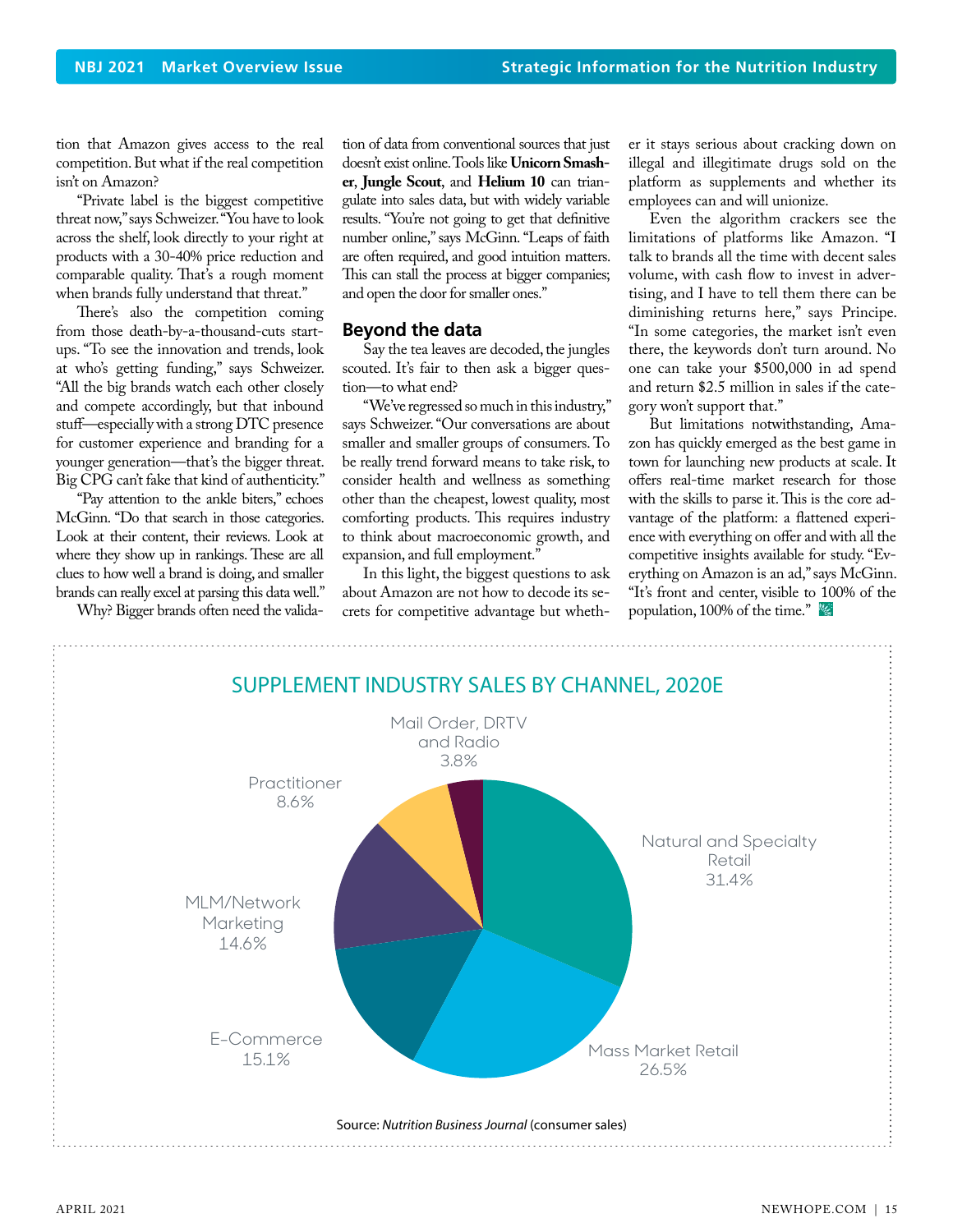## <span id="page-15-0"></span>**Long winded**

As long COVID perplexes the medical establishment, it presents opportunity for nutrition

By Melaina Juntti

**M** ost people sickened by COVID-19<br>feel better after about two weeks.<br>their symptoms mostly resolve, and they're feel better after about two weeks. Once the acute infection clears, able to resume their pandemic-altered lives.

This isn't the case for everyone, however. Research shows roughly 10% of people who contract COVID-19—including those with only mild to moderate cases—continue to suffer a mélange of strange, often debilitating symptoms several weeks or even months after the initial illness. Symptoms of what is known as long COVID vary widely, but common complaints include extreme fatigue, headaches, body aches, shortness of breath, brain fog, trouble sleeping, nausea and cardiovascular issues.

With almost 30 million confirmed COVID-19 cases in the U.S. to date, experts now believe some 3 million Americans are COVID long-haulers.

"We are entering a post-pandemic epidemic," says Aaron Hartman, M.D., owner of Richmond Functional and Integrative Medicine in Midlothian, Va. "Everyone is concerned with COVID-19 vaccines and variants right now, but long COVID is the tsunami nobody was expecting."

By "nobody," Hartman means most Americans, including the mainstream med-

### **NBJ Takeaways**

- **»** The symptoms of long COVID are well aligned with integrative and functional medical practices
- **»** Nutrition poses a can't hurt / might help proposition many consumers are open to
- **»** The syndrome calls into question pre-COVID definitions of health, even among healthy-seeming individuals and athletes

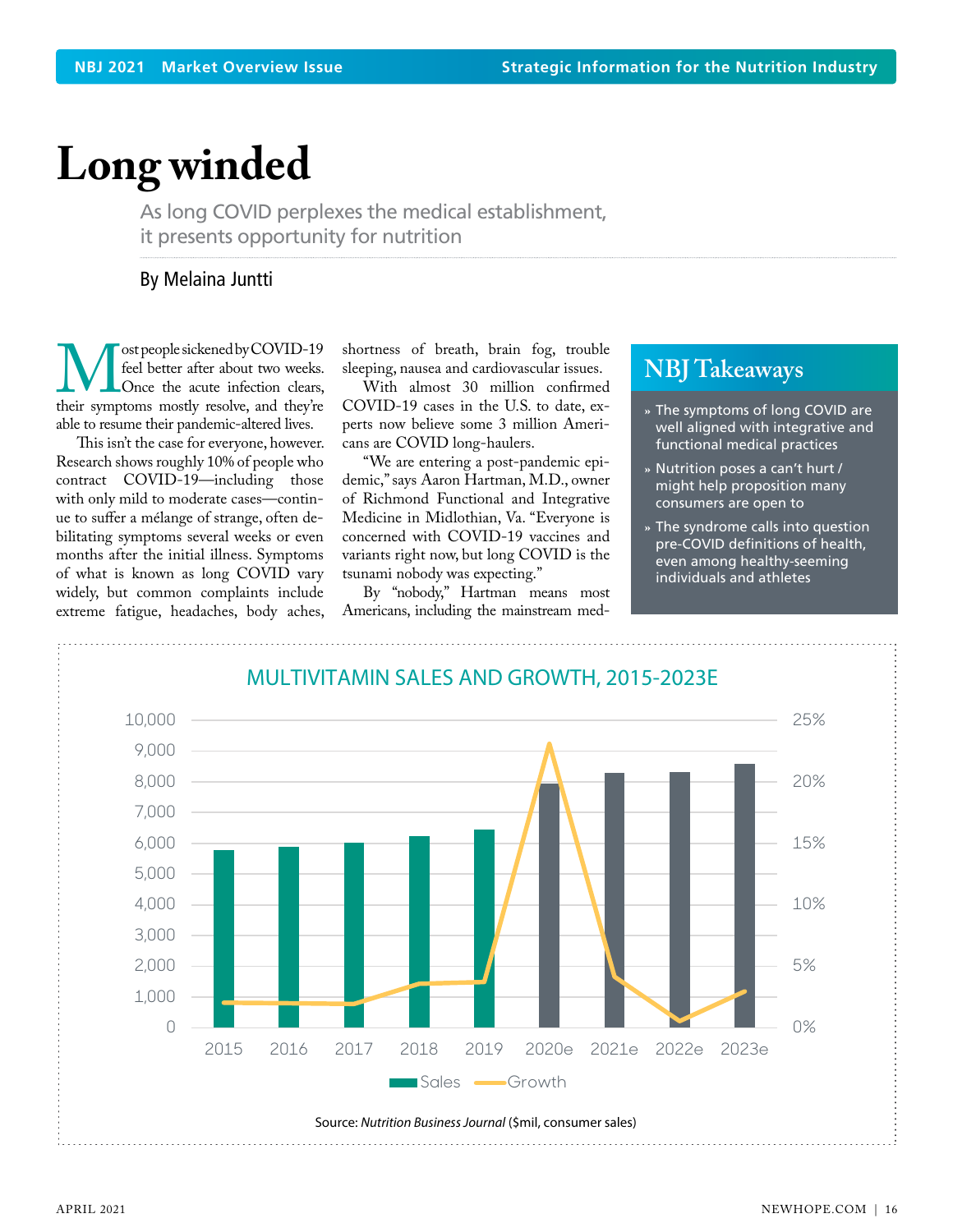ical community. He says physicians and researchers in the U.K. and elsewhere across the world—as well as integrative and functional medicine practitioners stateside—have been talking about this issue for almost a year.

Fortunately, awareness is spreading fast. In late February, the revered Dr. Fauci finally addressed the condition, calling it "puzzling" and "alarming." Meanwhile, the National Institutes of Health launched an initiative to study the causes and impacts of long COVID, giving it the official name post-acute sequelae of SARS-CoV-2 infection, or PASC.

But for the better part of 2020, conventional medical doctors were largely baffled by long hauler symptoms. Many failed to take their patients' concerns seriously.

"Patients would come in and say they don't feel right, their brain is foggy, they used to run three miles no problem and now they can't even jog," says Gina Serraiocco, M.D., internist and integrative medicine practitioner at the Palo Alto Medical Foundation's Institute for Health and Healing. "To that, most doctors would say 'well, your EKG looks OK, so don't worry' and send them on their way. There has been lots of dismissal and very few physicians saying 'wait, this isn't right.'"

#### **Integrative insight**

Unlike their conventional counterparts, integrative and functional medicine doctors have been on top of long COVID from the start. Trained to evaluate patients holistically, pinpoint root causes of illness and help manage symptoms, they've been digging in deep and presenting solutions—just like they do with other chronic conditions often overlooked by mainstream medicine.

"We've been dealing with peripheral patients for years," Hartman says. "Chronic pain, chronic fatigue, fibromyalgia, depression and other weird symptoms—that's our bread and butter, and long COVID is very similar. We've been looking at all the pieces, connecting the dots and putting together treatment protocols."

After almost a year of caring for COVID long haulers, integrative and functional practitioners still don't know for certain what's triggering the problem, and they can't offer any surefire cures. However, through clinical experience, research and trials of various integrative therapies, they've found a breadth of

solutions that can help manage long-hauler symptoms and put these patients on a path to recovery.

Long COVID care plans are highly individualized, but they typically center around sleep, mind-body practices and, perhaps most importantly, nutrition. Specifically, practitioners usually recommend plant-centric anti-inflammatory or antihistamine diets, along with supplemental vitamins, minerals and other essential nutrients to optimize levels in the body. They also suggest a range of nutraceuticals and botanicals that influence immune function, inflammation response, cellular energy production and other key biological processes, as well as supplements that help mitigate specific symptoms.

"People are not feeling well, and conventional medicine does not have a lot to offer for long COVID," says Lise Alschuler, controlled trials and data," Hartman says. "How many people have to suffer before we can agree that these are really safe interventions that can be really helpful?"

With so many aspects of this new epidemic necessitating support of biological functions and symptom management, long COVID presents a pivotal opportunity for the dietary supplements industry to help a lot of people. The clinical observations and insights of integrative and functional medicine practitioners can inform industry on how best to meet consumers' needs during this critical time.

#### **What is this thing?**

While these practitioners can see the various ways long COVID is impacting patients' bodies, exactly what kickstarts these issues remains a mystery. "We have emerging ideas but

## *"Correlational studies show that 98% of people who died of COVID-19 had suboptimal levels of vitamin D on board."*

#### *– Cheryl Myers, R.N., EuroPharma*

N.D., professor of clinical medicine at the Andrew Weil Center for Integrative Medicine at the University of Arizona. "Patients are scared, frankly, and looking for help, and many of their symptoms are those that integrative medicine is ideally suited to address. Even if we don't have exact data to support a supplement, if we can make the case that it is unlikely to harm but likely beneficial, most patients are willing to try it."

It seems more conventional medical doctors are starting to buy in as well. Of course, plenty of anti-supplement bias remains, as evinced by the recent *JAMA*-published study and corresponding paper bashing vitamin D's usefulness for COVID-19, but integrative and functional practitioners say they are fielding more and more calls from their mainstream colleagues seeking guidance.

"There is a huge need for care, so we can't argue over whether there are randomized, no clear understanding of what is going on," Alschuler says. "Either the virus itself or, more likely, the body's reaction to the virus sets into motion processes that are themselves symptomatic long-term. I suspect that over time we will find there is some element of autoimmunity or chronic inflammation, but then why is inflammation constantly triggered?"

There is also debate over whether this is a new condition entirely, related only to COVID-19, "or if COVID-19 is a particularly powerful trigger of chronic fatigue syndrome, which is often accompanied by fibromyalgia," says Cheryl Myers, R.N., chief of scientific affairs and education at **Euro-Pharma**. "We also could be looking at more than one syndrome."

For now, integrative and functional practitioners can only address what they do see, which is a whole lot of damage and dysfunction manifesting as specific symptoms. This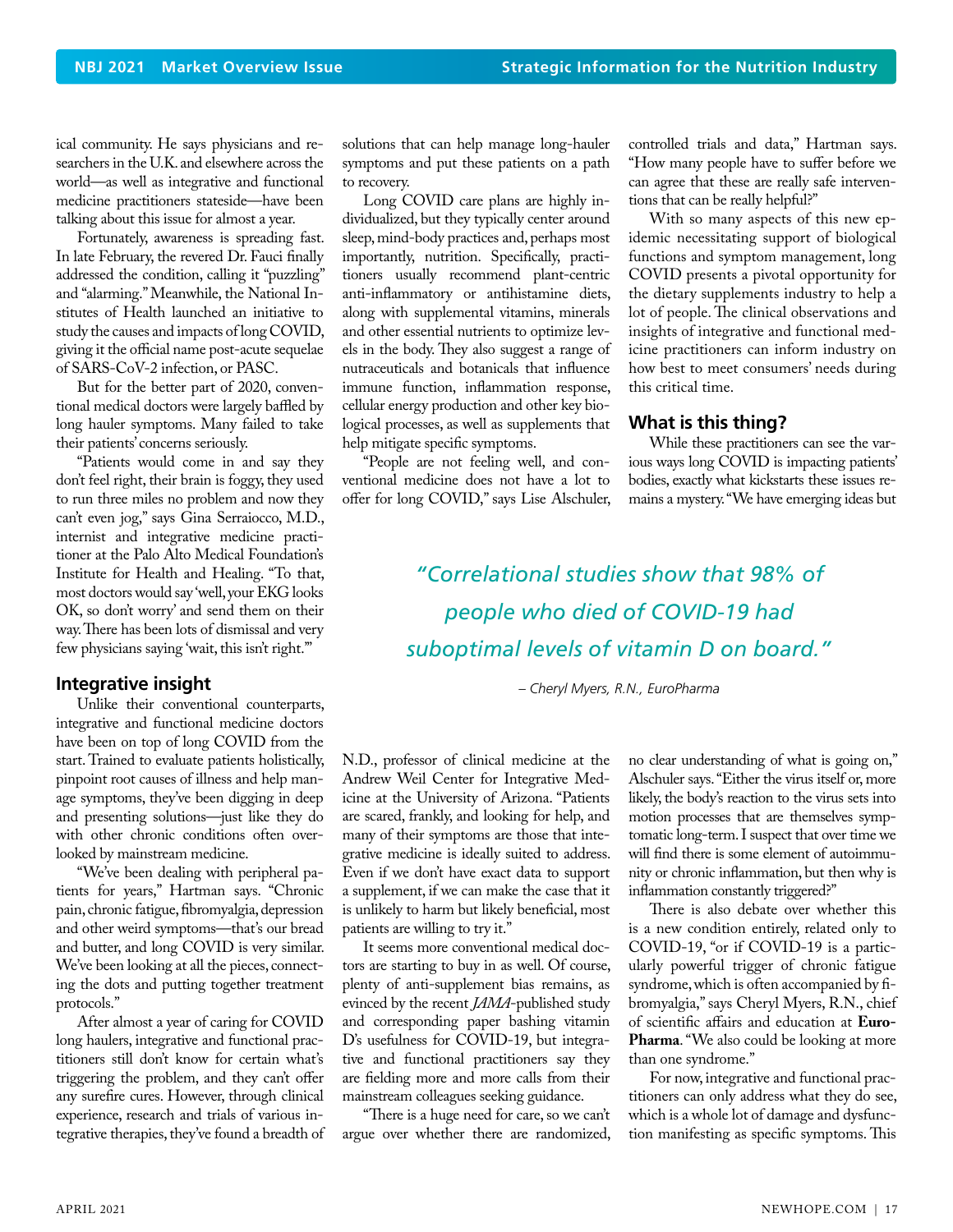information is particularly important for the dietary supplement industry to know in order to offer appropriate solutions for long haulers' needs.

For some people, certain symptoms may be caused by actual organ damage from the initial virus. "The first thing anybody who has long COVID should check out is whether they have significant damage to an organ that needs repair," says Leo Galland, M.D., a functional-medicine internist practicing in New York City. "We know some people have heart problems after COVID-19; others have continuing damage to the lungs, brain or nerves. The approach to each of these will be different, so they should be evaluated by a specialist."

As for the neurological symptoms many long haulers experience, Galland classifies them into three categories: peripheral neuropathy, which accounts for loss of taste or smell; autonomic nervous system dysfunction, often causing dizziness and fatigue; and cognitive dysfunction. "One of the most common neurological complications is reminiscent of postural orthostatic tachycardia syndrome, or POTS," Galland says.

Getting down to the cellular level, Galland believes four key issues are likely driving much of the symptomology. "One is mitochondrial damage, which we know results from many infections, including coronavirus," he says. "Second is chronic inflammation, and related to that is mast cell activation." When the body feels threatened, he explains, such as by infection, mast cells are switched on to release histamine. In some long haulers, it seems mast cells have not yet been switched off.

The third issue is a deficiency in ACE2, a critical enzyme for tissue and organ protection and immune system balance—and the port of entry for COVID-19. "When the virus enters the cells, ACE2 is destroyed, which can cause cardiac damage, increased inflammation and neurological disturbances, including autonomic dysfunction." Galland explains.

Fourth, unfavorable changes to the gut microbiome are also at play. "It has been well documented that people hospitalized with COVID-19 have a depletion in beneficial anti-inflammatory microbes and an increase in pro-inflammatory microbes, especially *Enterococcus faecalis*," Galland says.

Additionally, the wide-ranging effects of post-traumatic stress disorder should not be overlooked. "Every one of my long COVID patients has a degree of PTSD, whether they had it before or suddenly have it now because COVID rocked their world," Hartman says. "They've gone into fight-or-flight mode, with leaky gut and upregulated pain receptors. If you're having limbic spirals, where your norepinephrine and cortisol levels are high, you won't sleep or digest food well, which need addressing for long COVID."

#### **Who are the long haulers?**

For dietary supplement companies to support long haulers, it's helpful to know which types of consumers are experiencing the condition and the factors that make each group vulnerable. Although "long COVID can hit anybody and everybody," says Serraiocco, certain people seem to be more prone.

Notably, observational studies show that more women than men are affected. "I think that's because women tend to mount a stronger inflammation response and are more prone to inflammation," Galland says. "Men

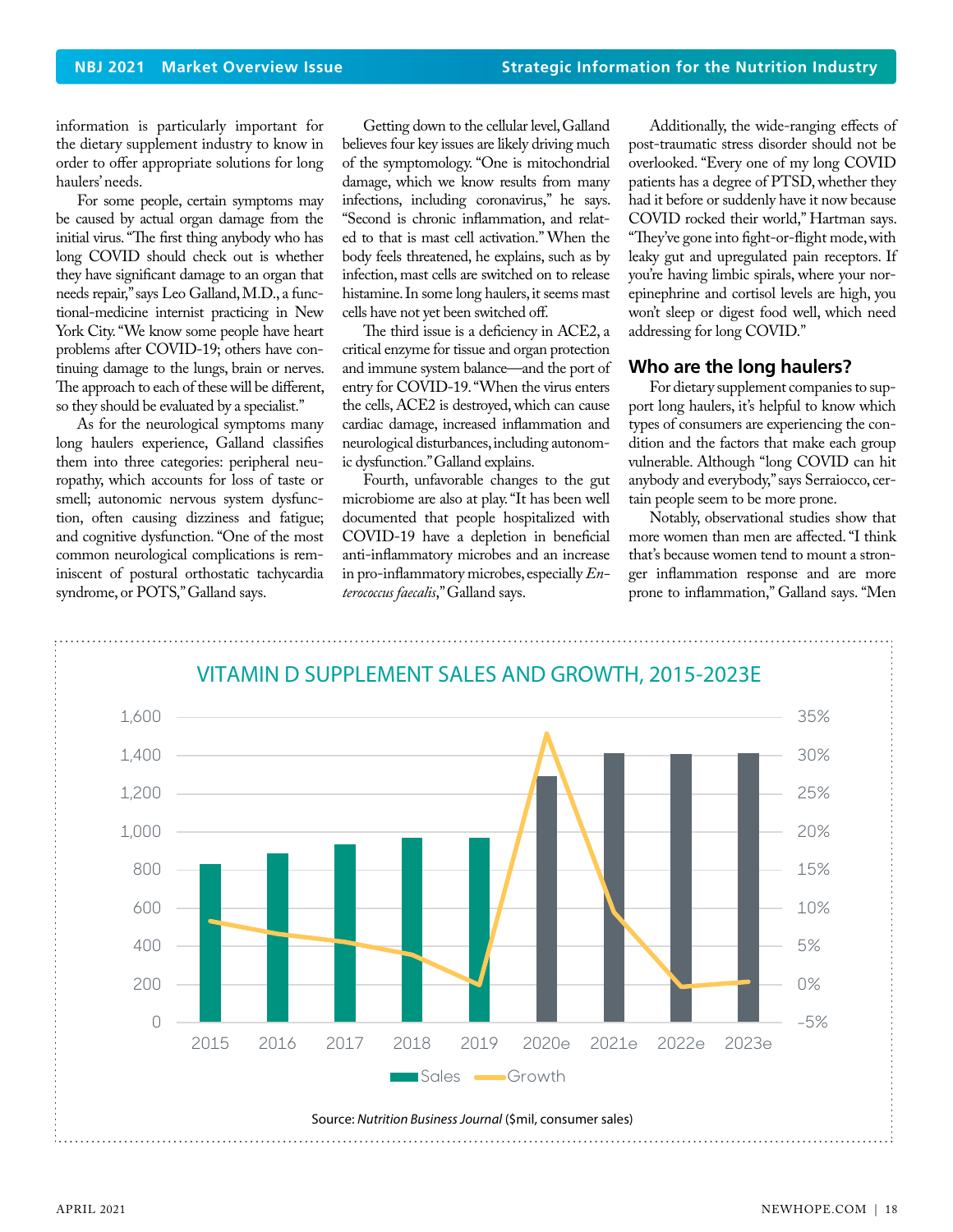get sicker, but women may have more prolonged inflammatory issues."

Also, while long COVID appears to be striking adults who were relatively healthy before contracting the coronavirus, that's typically not the real story. "We often see that they eat burgers every day, are very stressed or have allergy issues," Serraiocco says. "Very few COVID long haulers truly had healthy lifestyles before they got COVID-19."

Hartman has seen similar patterns in his practice. "COVID triggered the issue, but I look at what set a patient up for lingering symptoms," he explains. "For example, if your diet is processed food, you're obese or your cholesterol and A1C are up, these are all setups for long COVID. I've also seen a lot of SIBO dysbiosis, as well as hypermobility, or overtraining, which increases the risk of tissue inflammation. And none of my long-hauler patients have had optimal vitamin D levels they're all either low or crazy-low."

He shares the example of one patient, a young basketball player, who got very sick with long COVID. "He was overtraining and his nutrition was terrible," Hartman says. "He was an inflammation cascade waiting to happen."

Aside from outwardly "healthy" people, long COVID is hitting those with preexisting chronic ailments especially hard—while also exacerbating their other conditions. "For some of my patients with mast cell or immune disorders," says Galland, "after they are totally done with COVID-19 and its direct symptoms, their underlying inflammatory disorder has been cranked up."

#### **Natural solutions for long COVID**

While care regimens are tailored to each long hauler's symptoms and needs, practitioners universally stress building a strong nutritional foundation. "Infection is a very energy-consumptive process," Alschuler says. "Usually, as they recover, people have some deficiency in essential vitamins, minerals and protein, so those need to be replenished."

For her long COVID patients, Serraiocco recommends a high-quality multivitamin with high levels of vitamin D, B complex, selenium and zinc built in to support the immune system. Vitamin D, Alschuler notes, is especially important for long haulers, as emerging data link it to better recovery and competency.

"Higher-than-RDI dosages of vitamin

D are crucial to building a bulletproof immune system," Myers says. "Correlational studies show that 98% of people who died of COVID-19 had suboptimal levels of vitamin D on board, whereas people who don't get as ill tend to be in the higher quintile of vitamin D levels. This study doesn't show that, if you take vitamin D for a year, you won't get COVID-19, but this nutrient is ridiculously important."

Beyond the basics, other useful supplements include quercetin, which promotes mast cell stabilization, along with vitamin C, luteolin, black cumin seed and overthe-counter antihistamines. Quercetin also, Hartman notes, helps with gut inflammation and zinc utilization.

"There also appears to be a role for endogenous antioxidant support post-infecuses energy to perform many functions, including repairing damage," Myers says. "Co-Q10 works inside the mitochondria and facilitates the transformation of fuel into cellular energy. If there is not enough Co-Q10 on board, the cell can't make that transformation happen, and cellular activity and lifespan are diminished." Galland says Co-Q10 and L-carnitine are also key for long haulers with cardiac damage.

Lastly, to restore balance to the gut microbiome, Galland suggests probiotics such as *Bacillus subtilis* and *Bacillus coagulans*, along with berberine from Oregon grape and prebiotics through foods with resistant starch.

#### **Industry responsibility**

Of course, even with physician endorsement, none of the aforementioned sup-

### *"ACE2 restoration is really the thing that I believe underlies full recovery."*

*– Leo Galland, M.D.*

tion," Alschuler says. She and Serraiocco both suggest glutathione for this reason, as well as cofactors involved in glutathione production, such as magnesium glycinate. Galland adds that glutathione, along with NAC, is a first-line solution for respiratory and allergy-like symptoms.

To address inflammation, resveratrol and curcumin top the list. These two supplements, notes Galland, also help restore ACE2, which plays an important role in neuroplasticity, key for patients experiencing cognitive symptoms. "ACE2 restoration is really the thing that I believe underlies full recovery," he says. Vitamin D, luteolin and rosmarinic acid can also enhance ACE2, Galland adds, as might CBD via an indirect mechanism.

Melatonin is another highly useful supplement for long COVID. "It's an antioxidant with specific anti-inflammatory properties relative to this virus," Alschuler says. "Melatonin also helps with sleep and normalizing adrenals, especially in POTS-like syndrome."

For mitochondrial support, a variety of supplements may be beneficial, especially L-carnitine and coenzyme Q10. "The body plements are treatments or cures for long COVID. Rather, they are a viable means of supporting long haulers' recovery and easing the symptoms interfering with their lives.

Responsible industry players know this, but in a time of such great need for dietary supplements, there will be unscrupulous players trying to cash in and threatening the entire industry's integrity.

There will also be vocal supplement naysayers decrying the lack of randomized clinical trials for these products.

"The reflex response in the medical community is still to say supplements don't help," Galland says. "It is very difficult to judge therapeutic effects and whether any single intervention is really making a difference. We need randomized controlled studies to do that, but they are expensive, difficult to do, and time consuming. It becomes very easy to dismiss a treatment that did not undergo an RCT. There is a real bias."

Thus, to counteract such bias and demonstrate that supplements truly can deliver on their value proposition, industry must stay vigilant, stay responsible and stay legal.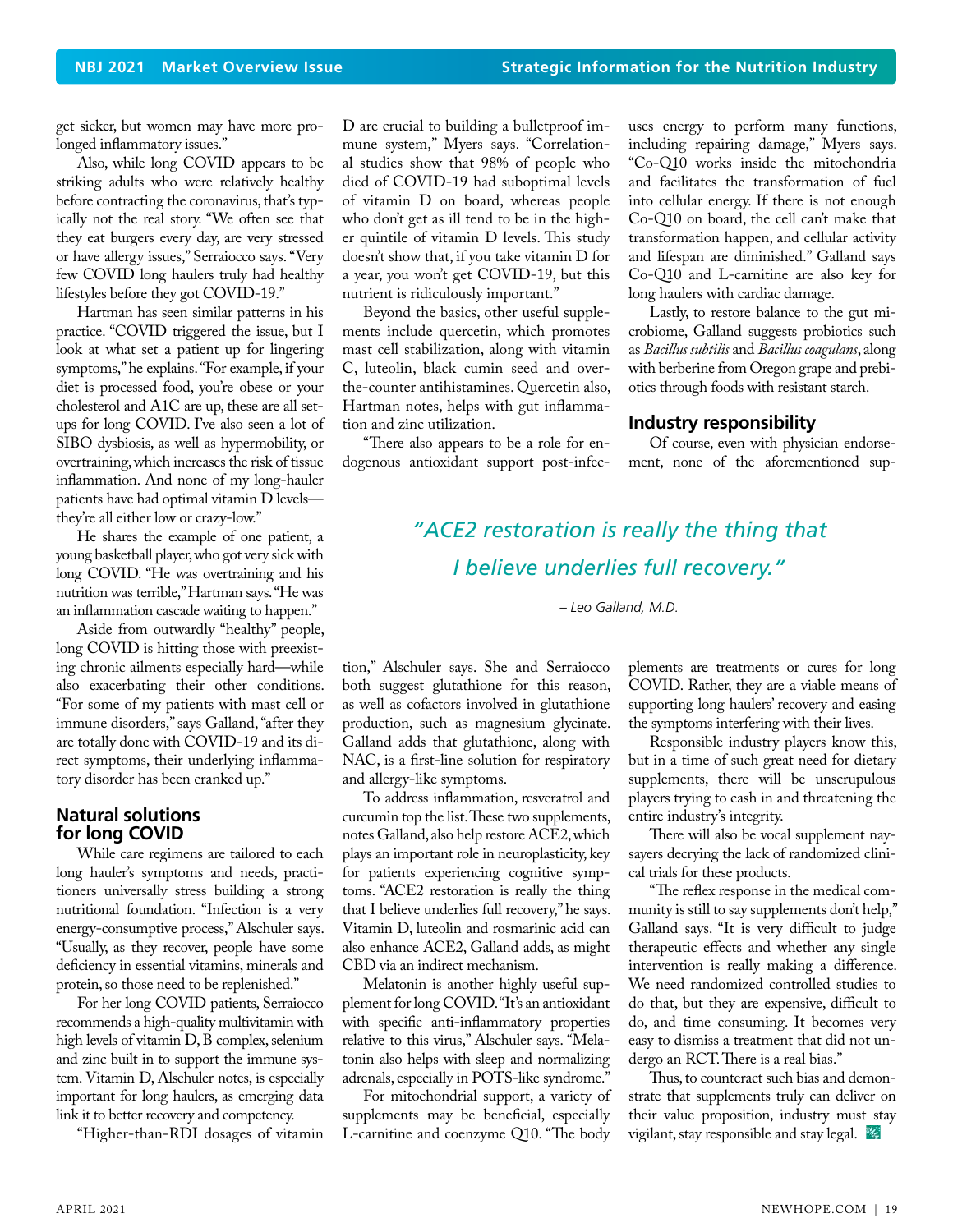## <span id="page-19-0"></span>**Overdue, overdone and underwhelming**

Industry experts share praise, concerns about Amazon's new gatekeeper role

In the contract of the state of the state of the state of the mentation —covering potency claims, facility GMPs and more—for supplements sold<br>on the giant e-commerce platform. The requirements are a long time coming but ap n December of 2020, Amazon began requiring comprehensive testing and other documentation—covering potency claims, facility GMPs and more—for supplements sold on the giant e-commerce platform. The requirements are a long time coming but appear right direction. *NBJ* reached out to a posse of industry leaders for their opinions.

#### **Holly Bayne**

#### **Attorney, Bayne & Associates**

Amazon's new requirements for quality control documentation from sellers of dietary supplements are long overdue and, generally, welcomed by the responsible players in the industry. Amazon's ubiquitous e-commerce platform is a go-to choice for consumers and sellers alike, and without effective oversight by Amazon itself, quality cannot be guaranteed. What waits to be seen is whether Amazon will meaningfully engage with the major trade associations and other responsible stakeholders to ensure the requirements are well suited to the task and fit for their intended purpose. As the program is implemented, refinements may be needed, such as the requirement that CofAs be provided by an "ISO/IEC 17025" accredited lab, which is overly broad and may unduly complicate the process. Since the passage of DSHEA and rise of the internet, responsible sectors of the dietary supplement industry have been committed to ensuring that unscrupulous actors selling adulterated and misbranded products are barred from e-commerce sales. Industry is ready and willing to work with Amazon to achieve this shared goal.

#### **Karen Howard CEO/executive director, Organic & Natural Health Association**

Amazon's sledgehammer approach to cleaning up the marketplace—a goal for all

ethical, quality brands—was clearly derived without the benefit of industry expertise and is rife with unintended consequences. Requiring that analytical test results must come from an ISO 17025 certified lab eliminates labs that are uniquely equipped to test for certain actives. Use of validation by input testing of non-standardized botanical powders demonstrates Amazon's limited understandlegitimate, high-quality products to enter the market and ensure adulterated products are detected and removed from the market.

#### **Megan Olsen Vice president and associate general counsel, Council for Responsible Nutrition**

CRN appreciates that Amazon and other large retailers are launching retail standard programs to help ensure that the dietary supplements on their store shelves are safe and unadulterated. We recognize that these programs are necessary, to police the supplement aisle, and appreciate how they highlight the hard work of reputable companies that ensure their supplements

*Their past record selling products that did not meet labels claims, as our labs showed, means they need to prove those good intentions. We need to see what happens when the rubber hits the road.* 

*– Jim Emme, NOW Health Group*

ing of the inherent challenges involved. Porting over the LegitScript black-listed products identified by the debunked New York AG "DNA testing" is, at best, ill-informed. Fortunately, Amazon *is* seeking industry input. It is essential that all of the industry associations deliver a unified message to Amazon in support of stricter, and sensible, testing requirements. Requirements that both enable

are safe and meet regulatory requirements. Multiple standards, however, can create a complicated patchwork of requirements that is difficult for both manufacturers and consumers to navigate. CRN has flagged these concerns for Amazon and other large retailers and asked for these retailers to consider building harmonized standards that allow manufacturers greater flexibility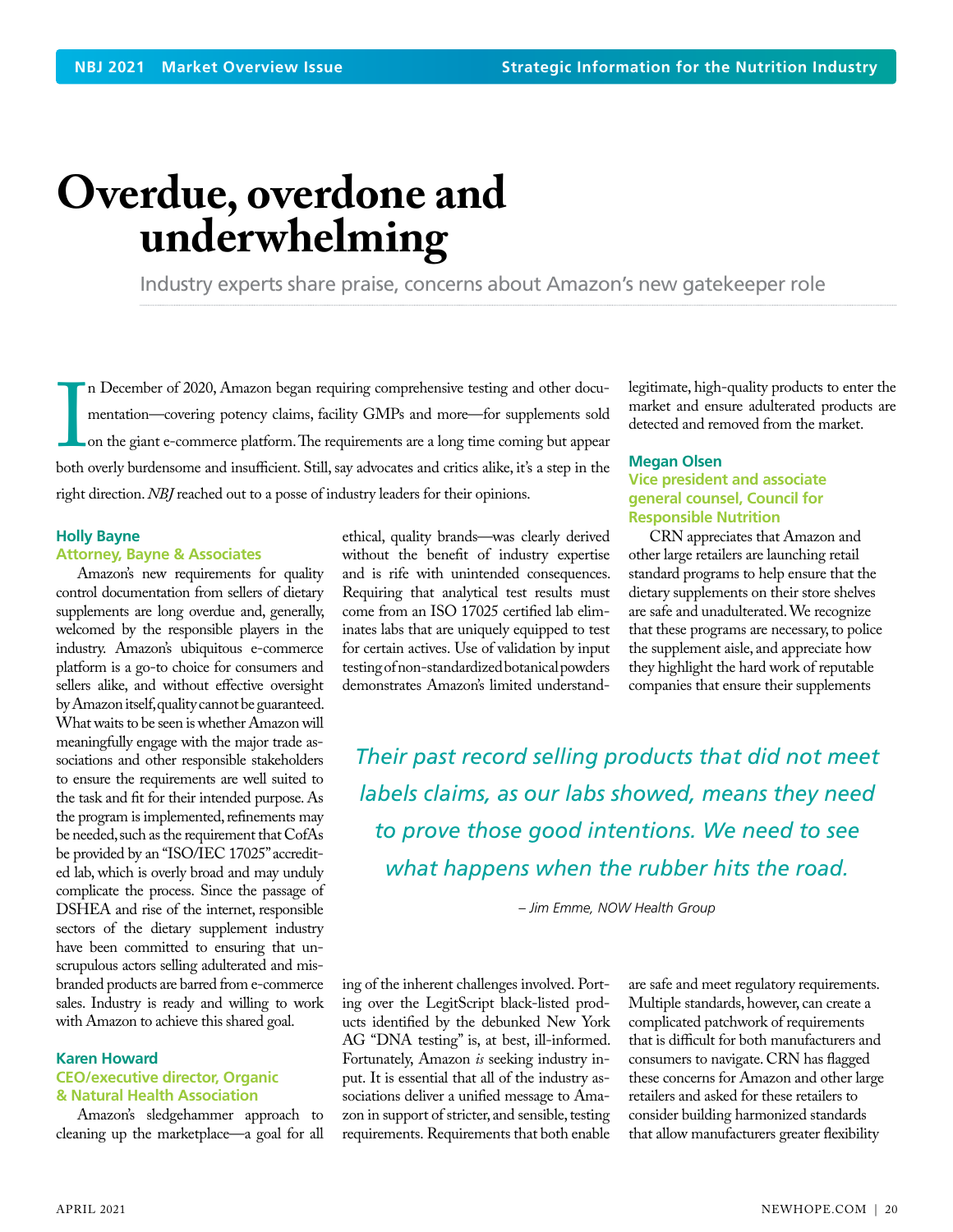in how they meet retailer requirements.

Amazon updated their supplement requirements in February to provide further clarity, including that manufacturers can use both third-party and in-house labs if the labs are ISO 17025 accredited, as well as clarifying that ISO 17025 accreditation was not needed for every test performed by the lab. CRN applauds Amazon for making these clarifications to help address industry concerns and is hopeful the company will continue to listen to concerns to build more flexibility into their requirements moving forward. CRN strongly believes that flexible standards and harmonization will better benefit both retailers and consumers by eliminating duplicative and costly testing and allowing retailers to confirm a manufacturer's quality systems that are already in place.

#### **Michael McGuffin President, American Herbal Products Association**

Amazon's revised dietary supplements compliance program is seen by many supplement brands as moving in a good direction. There is strong support for Amazon taking on an active retailer gatekeeper role and a perception that this will benefit consumers and responsible supplement companies.

One positive part of the program is the new requirement to have product labels visible on each seller's webpage. AHPA adopted a similar policy in 2006 to encourage product information be provided prior to purchase, so that consumers know what they are buying.

There are, nonetheless, concerns on some of the program's details, especially in the new responsibility for submitting evidence of manufacturing compliance. There is general support for this new requirement; if properly applied, it should ensure product quality. We expect Amazon to be receptive to suggestions for clarification and improvement of some details, and we will continue to share our ideas to make the program better.

#### **Frank Jaksch**

#### **Co-founder and executive chairman, Chromadex**

With the robust consumer interest in supplements fueled by the pandemic, now is the time to ensure the health and safety of millions of Americans who trust and rely on dietary supplements for their health.

Overall, ChromaDex is supportive of the new Amazon specifications for dietary supplements, it is a good first step. However, I would not expect these new specifications, on their own, to fix the problems with DS products that are available on Amazon. For example, the quality problems that were reported by NOW Foods will not be fixed with these new specifications.

We all know it will be easy for companies

#### **Wilson Lau Vice president, Nuherbs**

I agree with the reasons behind Amazon's new rules but worry about implementation. Amazon's processes are highly automated, so if your first submission isn't perfect, you may get trapped in limbo because you can't find someone to help complete the process. Another great concern is that Amazon is set up as a marketplace, where the listing may not be controlled by the brand owner, who needs access to update information to reflect com-

*We expect Amazon to be receptive to suggestions for clarification and improvement of some details, and we will continue to share our ideas to make the program better.* 

*– Michael McGuffin, AHPA*

selling supplements on Amazon to produce the required documents. Truly ensuring the quality of supplements sold on Amazon would require the implementation of a surveillance or testing program. If we use history as our guide, without a mechanism for policing and enforcing these specifications, it essentially does nothing to ensure the quality of products being sold.

#### **Jim Emme CEO, NOW Health Group**

Amazon is coming at this with good intentions—and I appreciate that they sought direction from the trade associations—but it will be interesting to see how they go about enforcing it. Their past record selling products that did not meet labels claims, as our labs showed, means they need to prove those good intentions. We need to see what happens when the rubber hits the road. In a lot of ways, they're a tech company; they're not really a retailer. At some point there is going to be clarity, and we're going to find out real fast which brands aren't ready.

pliance. Lastly, even if the brand owner can meet all their requirements, the reseller may be selling other items that may not meet the requirements. If they are buying grey market goods or diverting it from other channels, will that behavior impact the brand owner and their listing?

#### **Suzanne Shelton The Shelton Group**

Amazon has taken a good first step in managing a category that accounts for a significant amount of the supplements people buy and consume. They deserve kudos, even though they delayed until NOW Foods' tests revealing rubbish products forced their hand. I hear some manufacturers are panicked about meeting the requirements, which reminds me of when the cGMP requirements were first announced. Get it together, peeps. You should be able to comply. Requirements to prove identity and potency *might* stop no-name brands from selling active-ingredient-free knockoffs of expensive supplements—a practice that hurts *everyone*.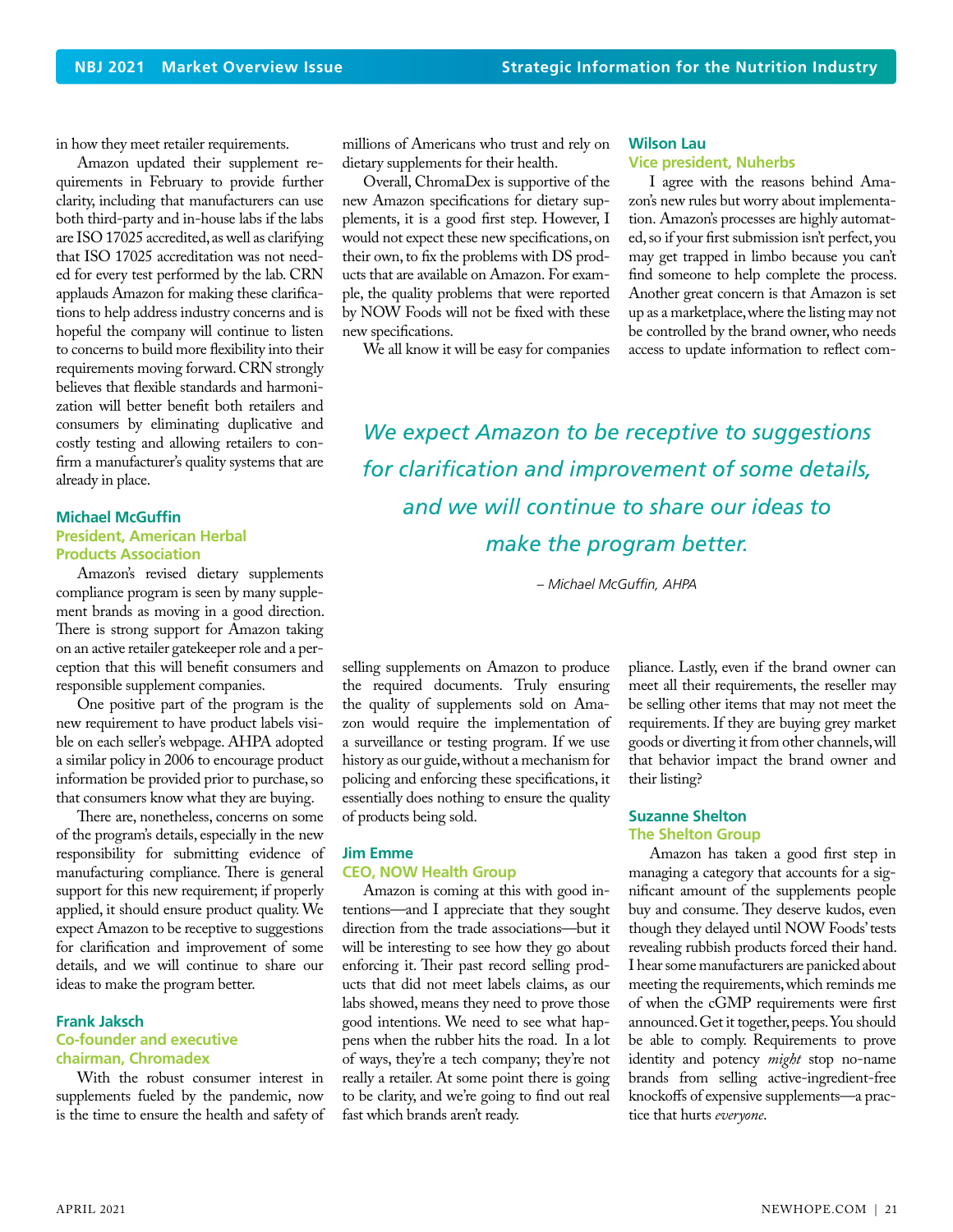Proving quality is essential, but Amazon's requirements could and should be finetuned by industry input. They should also develop a database of reputable manufacturers, and when a newcomer launches a product in a high price product category, give them extra scrutiny. An advisory council from the industry would be a significant information resource for Amazon in managing the category better.

#### **Mike Bush**

#### **CEO, Prenexus Health**

While it is great that Amazon is focusing on quality and safety in the supplement category, their requirements were apparently developed without enough input from the industry. I am sure everyone in our industry can agree that testing of finished products varies from product to product and category to category. For example, probiotics require vastly different testing procedures than other supplements, and labeling requirements are also quite different, and I see no evidence that Amazon is taking into consideration labeling guidelines developed by well-informed industry groups. CRN and the IPA developed labeling standards for probiotics, but I do not see anywhere that Amazon has adopted or even fully understands the established guidelines and associated testing methodologies; although it would be fantastic if they took the lead and utilized the standards for the millions of dollars of probiotic supplements they sell.

#### **Len Monheit**

#### **CEO, Trust Transparency Center**

It's high time that Amazon applied checks on quality and accountability. For years, we at TTC have noted non-compliant Amazon-listed products, and this is a problem and a discredit to the industry.

However, the lack of a regulatory basis for some of their requirements, the opacity and heavy-handedness of their approach and inconsistency in rollout and even the scope of products to which the new rules will be applied (and exactly when), is worrisome as it continues to make it seem like their systems are arbitrary.

Brands are scrambling to do what they should have been doing from the outset—it's not rocket science; it's the law. The jury is still out on whether these brands finally take the

proper responsibility for the products they put on the market or continue to deflect to their contract manufacturers.

#### **Elan Sudberg CEO, Alkemist Labs**

Amazon's new requirement for the supplement industry is a terrific movement towards cleaning up their part of this industry.

With the exception of the ISO 17025 lab chokepoint (Alkemist Labs is ISO 17025 certified), the majority of Amazon's quality documentation requirements should be available and not new. The good companies in our industry already do the work required and have the data. They just need to know where to put it.

To those who think these provisions are

is encouraging that Amazon is engaging with the industry via trade associations to find the best approach to upgrade the standards.

#### **Loren Israelsen**

#### **President, United Natural Products Alliance**

The market power that Amazon can employ is unlike anything our industry has ever dealt with. They use the word "millions" to describe the number of dietary supplement SKUs on their platform. What that scale means for the future of the industry is doing things we've never been asked to do before and doing them in ways that are new to us. We need to remember that Amazon is a technology company, not a retailer with shelves to fill. It's AI, not A&P. For us, it's adapt or die.

*To those who think these provisions are unreasonable, perhaps that's your cue to find another industry to play in, because at some point the FDA is going to notice that your quality program sucks.* 

*– Elan Sudberg, Alkemist Labs*

unreasonable, perhaps that's your cue to find another industry to play in, because at some point the FDA is going to notice that your quality program sucks.

#### **Andy Dahlen**

#### **CEO, MegaFood**

MegaFood applauds and supports Amazon's objective to upgrade standards for manufacturers in the supplement category. The requirement of ISO 17025 certification, commonly pursued by third party labs, only partially achieves that objective. We believe that Amazon should require manufacturers to be GMP certified so the actual process of manufacturing the products is elevated to higher standards. GMP certification includes a review and validation of the testing process. It

We should also accept that Amazon is effectively part of our industry now. For the first time, we will know the people who are running these programs. We are going to start seeing them at industry events. There's been this big gray wall that we've never been able to see beyond and this new level of communication could help us understand what's behind it.

What this scale, technology and engagement means is that Amazon may be able to do what the FDA, the FTC, the trade associations and the plaintiff's attorneys have been trying to do for years, which is to clean up the supplement industry and ensure product quality. What we've seen so far is just the first step and it shows us why industry engagement is so crucial. We need to take that first step with them, and all the ones that follow it.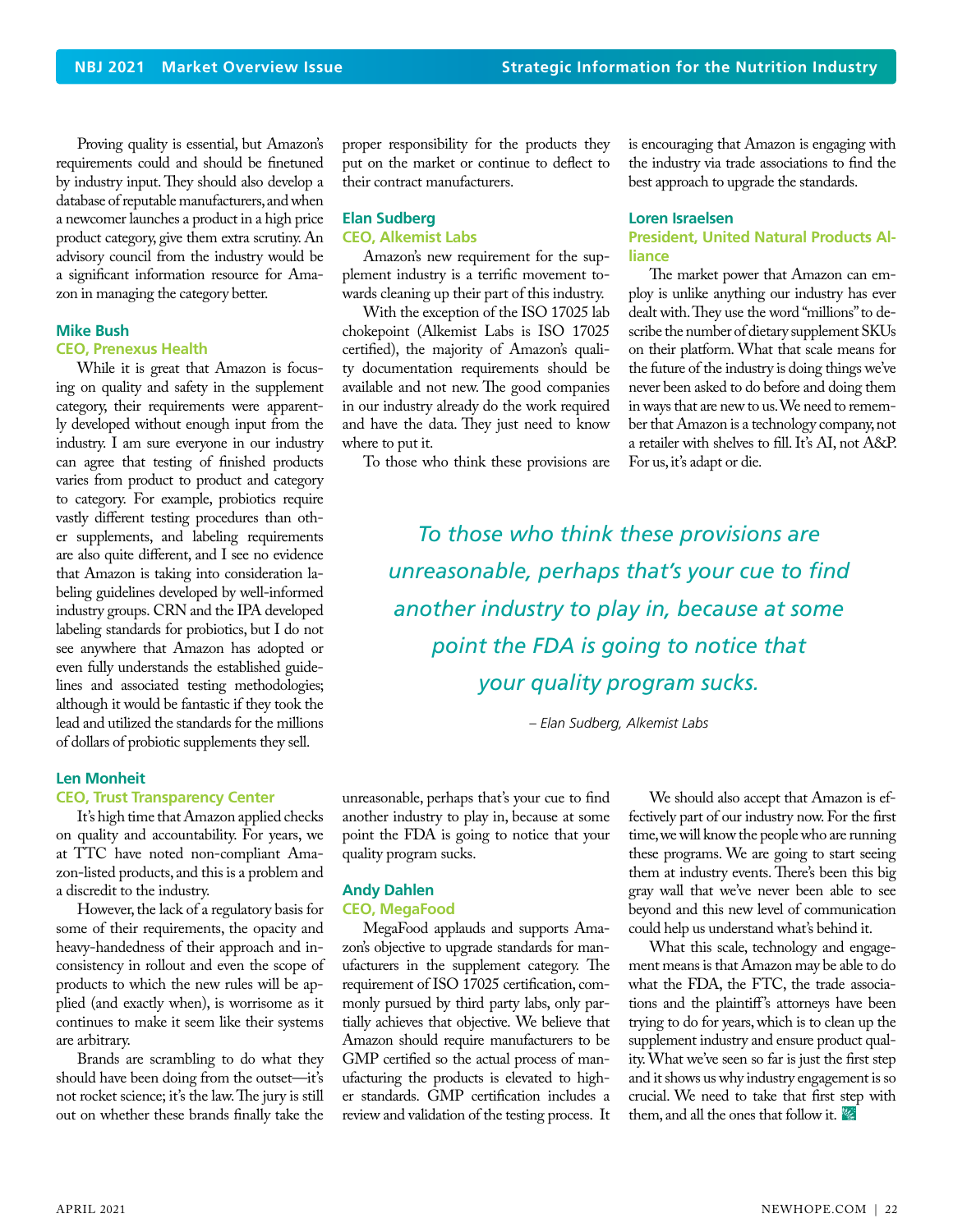## <span id="page-22-0"></span>**The artful merger**

Dickensian times and record sales mark a complicated year for M&A

By Rodney Clark and Ian Malone of Aspect Consumer Partners

harles Dickens was prescient when he wrote the fol-<br>lowing, although he surely had no idea that this passage<br>would perfectly describe a time some 160 years in the fu-<br>ture when a pandemic ravaged the entire globe. But here lowing, although he surely had no idea that this passage would perfectly describe a time some 160 years in the fu-

*It was the best of times* (stock markets are hitting record highs), *it was the worst of times*  (a pandemic continues to ravage the globe), *it was the age of wisdom*  (efficacious vaccines have been developed at warp speed), *it was the age of foolishness*  (populations refusing to wear masks or social distance), *it was the epoch of belief*  (optimism is strong for a brighter future), *it was the epoch of incredulity*  (deniers and skeptics abound), *it was the season of light*  (the new year is off to a great start), *it was the season of darkness*  (cracks in the "system" are numerous), *it was the spring of hope* (vaccines are here), *it was the winter of despair*  (death and loss have marked a challenging year).

It is March 2021, and a year has passed since the global economy ground to a halt, people were required to work from home and stay indoors, and lockdown was fully under way. Today, people are starting to regain some normalcy in their lives, major swaths of business are starting to regain full traction, and Americans are getting vaccinated at a rate of more than two million per day. Optimism is the highest it has been in a year, and that is also true within the worldwide M&A market, especially for activity within the U.S.nutrition industry, where the focus on health, wellness and nutrition by consumers coming out of the pandemic has only increased.

Worldwide mergers and acquisitions volume reached \$2.2 trillion in 2020, substantially shy of the record volume of recent years and over 20% off from 2019 levels. In the U.S., total transaction volume declined more than 30%, to an estimated \$1.1 trillion (S&P Global market Intelligence), highlighting the effects of the COVID-19 pandemic. That being the case, there is significant room for optimism. While the pandemic acted as a drag on the pace of M&A activity in Q2 and Q3 of 2020, the pace of M&A activity increased dramatically in Q4 2020, signaling that better times are ahead for the deal market. That activity has only accelerated in early 2021, indicating a potentially very strong year for M&A and financing activity.

In contrast to the broader global and U.S. M&A markets, aggregate volume for *NBJ*'s Top 10 Deals of the Year topped \$13 billion for the full year 2020, surpassing the prior year but well below the record years of when activity was over \$40 billion (2017) by our estimates. Last year's high level of activity was driven by two large, multi-billion dollar transactions: **Mars** acquisition of the remaining stake in **KIND**, which implied a \$5 billion valuation; and **Pepsico**'s acquisition of **Rockstar** for \$3.8 billion.

Following are *Nutrition Business Journal's* top 10 deals of 2020.



#### **Mars acquire remaining stake in KIND**

It's a whopper! At an estimated valuation of roughly \$5 billion for KIND, the Mars acquisition of the stake in KIND it didn't already own ranks as the largest transaction in 2020 in the U.S. nutrition indus-

try. This transaction was billed by the companies as a next step in their three-year long partnership, following the initial transaction in 2017 that saw Mars and KIND partner (via a minority investment by Mars) in expanding KIND internationally. This next phase of the partnership will bring the partnership to completion, with Mars owning 100% of the business and the two companies focusing both in North America and internationally.

It is no surprise that this transaction would happen (once a strategic acquirer makes an initial investment in a business, it almost always purchases the remaining stake at a later date), but the timing was surprising. In November 2020, on the heels of the pandemic, the transaction is of significance not only because of its size but also because of its signal that the M&A market in the U.S. was showing its first signs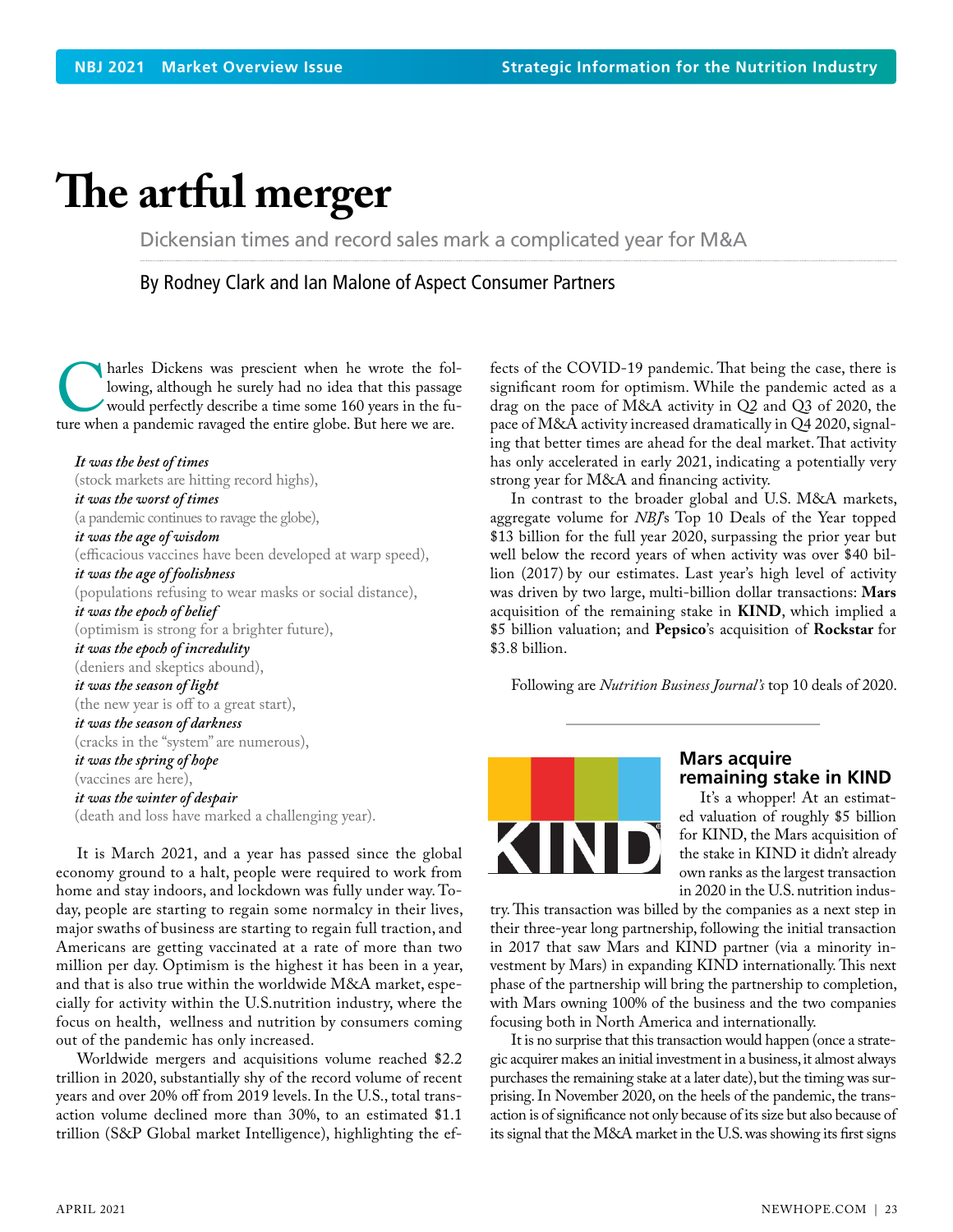of health. This transaction did mark the return to a healthier, more robust M&A market. Only weeks after this transaction, KIND itself announced a transaction, the acquisition of Nature's Bakery, best known for its better-for-you snacks, in particular, its fig bars.



#### **PepsiCo acquires Rockstar**

Given what we have gone through in the past 12 months, one almost forgets that pre-pandemic, in early March, another huge transaction was announced—

the \$3.6 billion acquisition by PepsiCo of Rockstar. This ranks as one of the largest ever transactions in the functional beverage space and helps solidify PepsiCo's competitive position within the rapidly growing and highly competitive energy drinks market. Rockstar was founded in 2001, is a pioneer within the energy drink market, and was the first to market with a 16-ounce canned beverage. In a very short time, the company has grown the brand to be one of the most iconic drinks brand on the market today.



#### **Harbin Pharmaceutical acquires GNC**

While a merger or an acquisition is most often a positive event in a company's corporate lifecycle,

sometimes it is not. In those cases when it is not, it often marks the end of a chapter for a company or brand, or in some cases the throwing in the towel or calling it quits.

For GNC, an industry pioneer in the marketing and sale of vitamins, minerals, supplements and other health-oriented products, the announcement that Harbin Pharmaceutical Group would purchase the company out of bankruptcy for \$770 million was likely a bittersweet end to a challenging period for the company. GNC had been battered by competition and the availability of vitamins direct-to-consumer—and then came COVID-19. In June of 2020 it officially filed for bankruptcy protection. Upon completion of the sale, the company has pared back operations, optimized its store footprint and is likely better positioned to succeed in a competitive environment under new ownership. Perhaps this new chapter will be a better one for a true pioneer in the VMS industry.



#### **Collier Creek combines with Utz Quality Foods**

What the SPAC is going on? One of the trends that has emerged

over the past 12 months and has resulted in a massive amount of new capital for the M&A market is the resurgence of the Special Purpose Acquisition Corporation, more commonly known as a "SPAC." A SPAC is essentially a shell company set up by a group of investors with the sole purpose of raising money, through an initial public offering, to fund an eventual acquisition of another company. In 2020, this trend turned into more of a craze, with approximately \$82 billion in capital raised through SPACS. This is a huge amount of capital, much of it still waiting to be deployed.

Given the amount of capital raised, as well as the need for these companies to consummate acquisitions, it is no wonder that attractive, sizeable and/or healthy companies in the U.S. nutrition industry would end up the target of a SPAC. Utz Quality Foods is one such target. In June of 2020, Collier Creek and Utz announced an agreement to combine in a transaction valued at around \$1.56 billion, creating a pure-play snack food platform in the U.S. This transaction is not only significant as one of the largest SPAC deals in the industry but also because it marks the end of family ownership for the nearly 100-year-old brand (although the family will own over 50% of the company post closing).



#### **Coca-Cola acquires remaining stake in Fairlife**

In early 2020, Coca-Cola acquired the remaining

~57% stake in Fairlife from its joint venture partner, Select Milk Producers. Fairlife was founded in 2012 to produce milk beverages made using a patented cold-filtration process that removes some natural sugars while concentrating the protein and calcium naturally found in real cows' milk. The company has since expanded its portfolio of products and achieved over \$500 million in annual sales (2019).





**New Mountain Capital acquires Natrol**

In 2020, New Mountain Capital, a New York based private equity firm, chalked up two substantial investments in the VMS industry with the announcement they had acquired Jarrow Formulas, a brand strong in the probiotics, bone health and heart health segments,

and the subsequent \$550 million acquisition of Natrol, a leading vitamins, minerals and supplements brand, focused on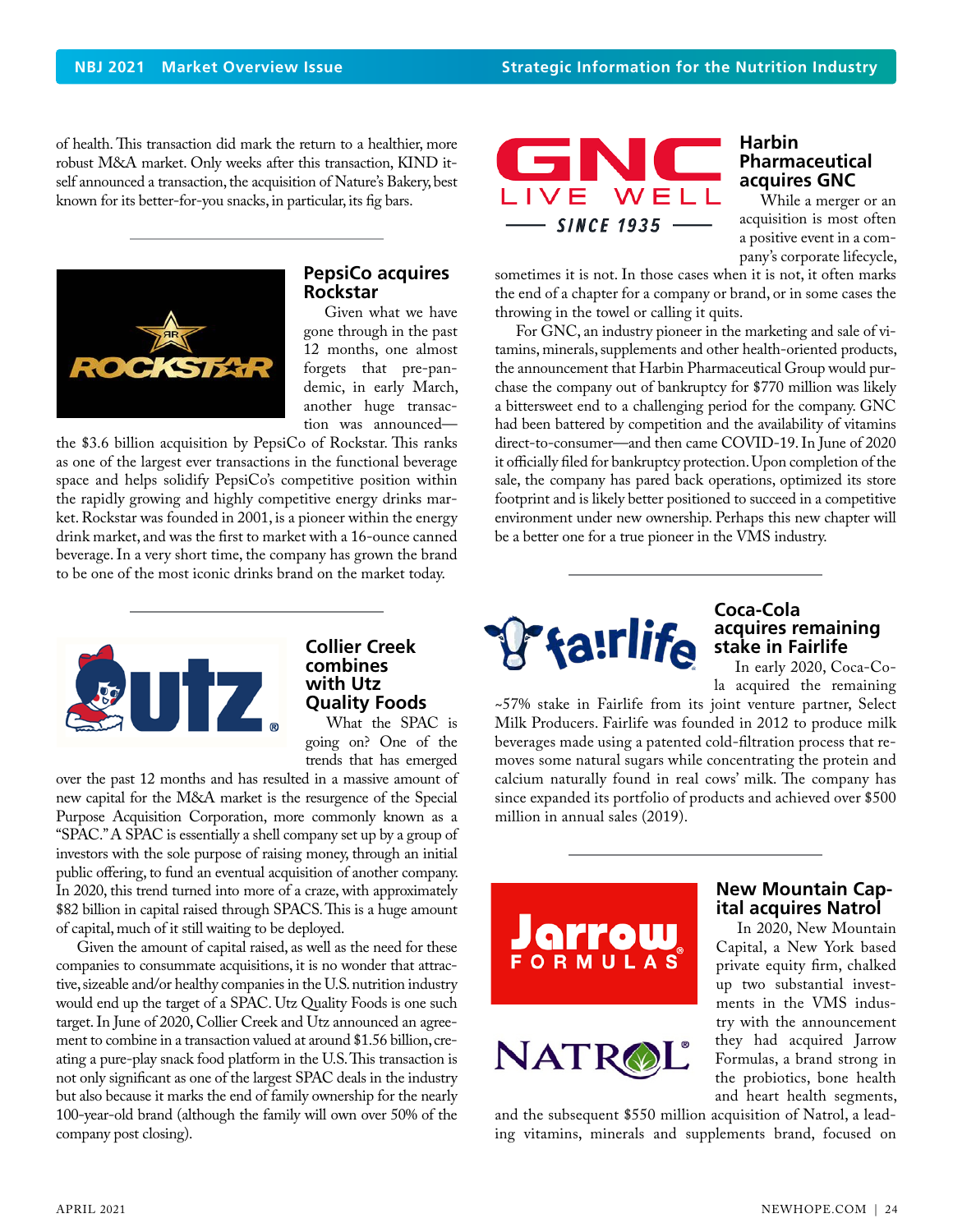sleep, mood, stress and brain health. These two transactions are complimentary and align with the firm's long-standing sector initiatives in consumer health and wellness, life sciences and food ingredients. These transactions give New Mountain a significant presence in VMS and establish a strong multi-branded platform for future add-on investments. Previous investments include **Avantor**, **NuSil**, **Topix**, **Gelest** and **Aceto**.



#### **Church & Dwight acquires Matrixx Initiatives**

It was only a matter of time before Matrixx Initiatives, the manufacturer and marketer of over-the-counter cold remedies, including one of the best-selling products on the market, Zicam (#1 zinc supplement in the U.S. in VMS), was sold by its private equity owner, Gryphon Investors, to a strategic acquirer. Not only because the brand was likely a better asset in a strategic's portfolio of health and related products but also because Gryphon Investors had already invested in and sold C.B. Fleet to a strategic, Prestige Brands, in 2016. Thus, it was only a matter of time before a strategic sale happened—Matrixx was sold for \$530 million in December 2020 to Church & Dwight, a leading consumer packaged goods company with a historically strong appetite historically for acquisitions. This was a pricey transaction for Church & Dwight, at almost 6x net revenues and 15x EBITDA for 2021E, although the company believes it will be able to save \$5 million in annual synergies.



#### **TPG Growth invests in Smartsweets**

In a world where corporate mission is becoming ever more critical to engaging with one's customers, Smartsweets has big ambitions. It is on a

mission to "kick sugar and keep candy." And if the company's fast rise to a position of strength is a sign of anything, it's that customers feel the better-for-you snack company is on the right track. The company was launched in 2016 and, since that time, claims to have helped customers in Canada and the U.S. kick over 1 billion grams of sugar.

In October of 2020, TPG Growth acquired Smartsweets for approximately \$360 million.

## \*\* myfitnesspal

#### **Francisco Partners invests in MyFitnessPal**

In what may be one of the most interesting transactions in the top ten for 2020, Francisco Partners agreed to acquire the MyFitnessPal platform from Under Armour for approximately \$345 million. The divestiture by Under Armour is part of its realigning and streamlining its digital assets and operations, whereby it planned to either sell or discontinue two of its three technology platforms, MyFitnessPal and Endomondo, the latter of which would be discontinued.

This divestiture also highlights another trend in the U.S. Nutrition industry that began prior to the pandemic and has continued unabated. That trend is the divestiture of brands and business by companies that purchased those same businesses only a handful of years prior but no longer deem them as part of their core focus. In Under Armour's case, it purchased MyFitnessPal in 2015 for \$475 million, only to divest it 5 years later at a much lower price.

Other businesses that have been acquired and then divested include **Krave** and **ZICO Coconut Water**, both of which were sold at high prices to a strategic acquirer and then divested back to the same owner at a much lower price. In a post-COVID-19 world we would expect to see this trend continue, if not accelerate, as strategics focus more closely on their core brands and businesses.

## care/of

#### **Bayer acquires Care/of**

Direct-to-con-

sumer and personalized health are two areas of keen interest for investors and acquirers alike. In fact, it is at the intersection of these two trends where many in the industry are focusing their time and energy. So, it is no surprise that one of the leading global giants in health and nutrition, Bayer, announced that it would be making a control investment in Care/of, a personalized and direct-to-consumer nutrition company. Care/of has a subscription service with a unique angle—they require users to take a quiz upon starting the subscription service, enabling the company to obtain robust data on customers and personalize vitamins and supplement recommendations. Surely this, as well as the DTC model itself, were attractive to its new owner. The investment is believed to give Bayer a ~70% control stake in the business and values the Care/of business at around \$225 million.

*Rodney J. Clark is Managing Partner and Co-Founder and Ian P. Malone is Managing Director at Aspect Consumer Partners, an M&A, strategic and corporate finance advisory boutique focused on the healthy, active & sustainable segments of Food, Ingredients, Beverage, Beauty and Consumer Products. Email: [rclark@aspectconsum](mailto:rclark@aspectconsumer.coma)[er.com](mailto:rclark@aspectconsumer.coma) and [imalone@aspectconsumer.com](mailto:imalone@aspectconsumer.com).*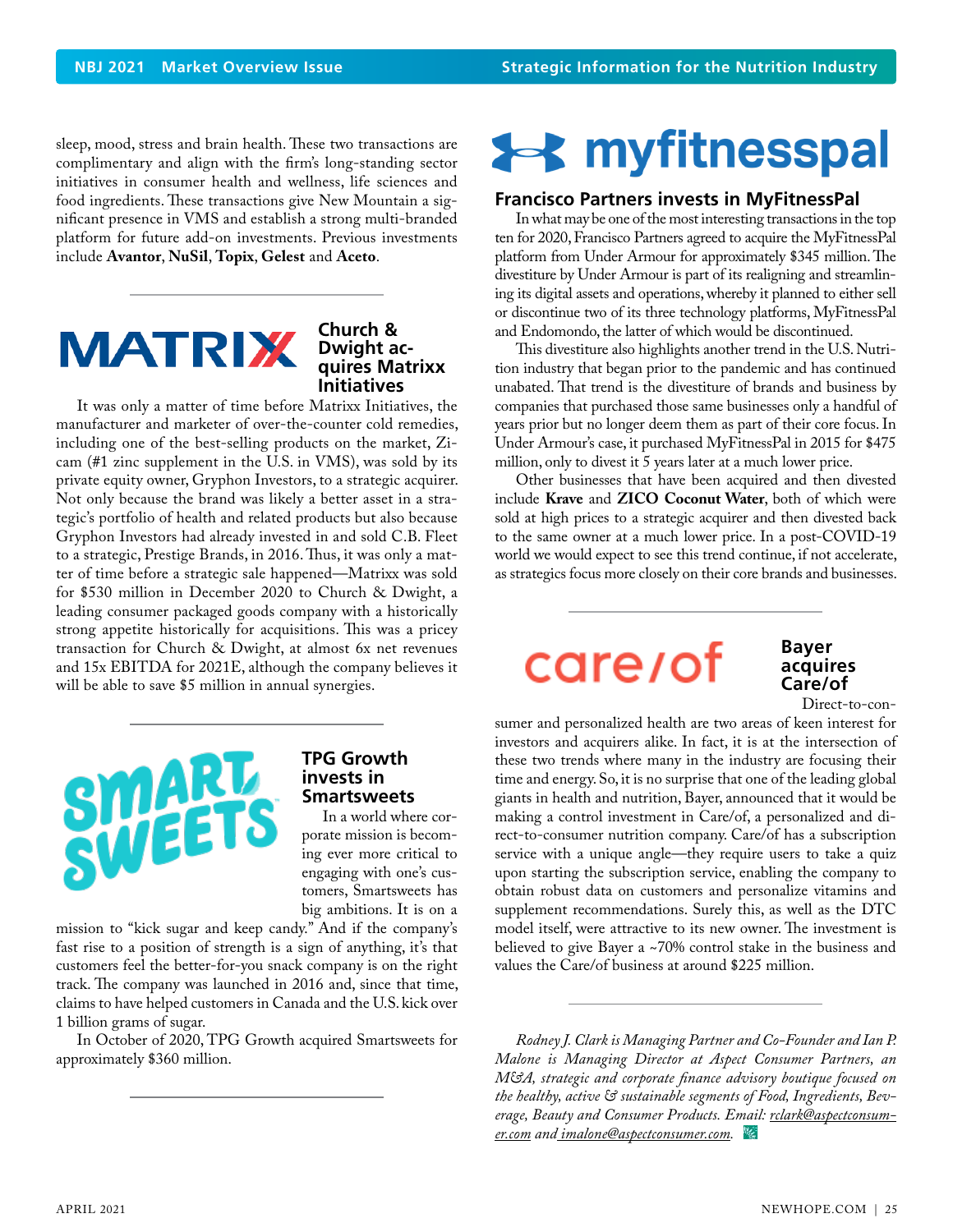## <span id="page-25-0"></span>**Supplements get personal**

Q&A with Noah Voreades

Few individuals follow the personalized nutrition space as closely as Noah Voreades. With a deep scientific and commercial background in personalization, DTC testing, gut microbiome and metabolomics, Voreades became intere closely as Noah Voreades. With a deep scientific and commercial background in personalization, DTC testing, gut personalized nutrition over the last decade and has spent the last four years as the managing director at **GenBiome Consulting**. He has consulted on strategy, product development, R&D and industry intelligence for start-ups, established category leaders, private-equity and venture capital across VMS, personalization, genetic testing and microbiome.

**NBJ:** Has personalized nutrition been a success? **Voreades:** Has it been a success? Yes and no. Let's talk about the successes. Firstly, what all these personalized nutrition and supplementation companies have done is they've woken up the eyes of the consumer to what's possible, what's needed and, ultimately, where we're probably heading.

So, on the consumer side, I think it's matched some trends that have been happening outside the wellness space. Trends of leveraging big data, leveraging psychographic profiling and leveraging targeted marketing and outreach campaigns as a better way to get someone engaged with a brand to support long-term consumer health goals.

I think it's opened the eyes of the consumer that personalization is possible, that it's probably going to lead to a better outcome for them, and it started to raise their consciousness around what personalization looks like to them, what works for them, what they're willing to pay for.

The consumer feedback then funnels into the startup, personalized ecosystem and established brands looking to plant a flag in the category. On the big company side, what's important is that the success overall of the personalized nutrition space—as we're starting to see some financial exits happen, with Persona, Care/of, Baze, and Nutrino—is that large companies are starting to solidify their strategy over the next three, five and 10 years. And they're being pushed by digital health, retail health, big tech and the broader healthcare ecosystem. The primary uncertainty for most large consumer health and VMS companies is figuring out how they're going to do this from an internal or an external innovation

perspective. So, I think those are the positives.

Where it's probably fallen short is that the majority of the companies that received funding two to three years ago either underwhelmed, went out of business or, unfortunately, aren't positioned to create a holistic, end-to-end personalized nutrition or supplement platform that both the consumer wants and expects and that might be attractive to large companies, from an acquisition or partnering perspective.

Also, I think it's revealed that privacy is going to be increasingly important over time and that consumers are increasingly focused on where their data is being used. I think a lot of the smaller

> companies don't have the capabilities to ensure the highest level of privacy and data integrity.

> > I also think it's exposed that we need broader and more diverse data sets, both from the type of inputs (for example, genetics, microbiome, blood, etc.) and also the populations. The majority of the data that goes into a lot of these personalized nutrition and supplement algorithms is typically based on European populations, typically Caucasian-centric data sets. But we know that our world is very diverse. Different ethnic or racial populations will have unique genetic, microbiome or blood-based biomarker responses, which must be accounted for.

The third thing where it's underwhelmed is in solving this "So what, now what?" problem.

Very few companies have done a great job, once they've delivered that report or those recommendations to a customer, of answering "Okay, so what now? What do I do with this? How do I incorporate it?" They've failed to really integrate a lot of the behavioral components that we know are necessary for maintaining long-term positive health actions.

**NBJ:** Is the challenge for personalized nutrition that it's both too personal—which gets into the privacy issues and an inability to effectively answer the "So what, now what?" for innumerable consumers—and not personal enough, not taking in diverse data sets as the baselines?

**Voreades:** I think it depends on who you ask. If you went and you asked a scientist to look at the majority of the personalized nutrition offerings, I think they would find that the majority of the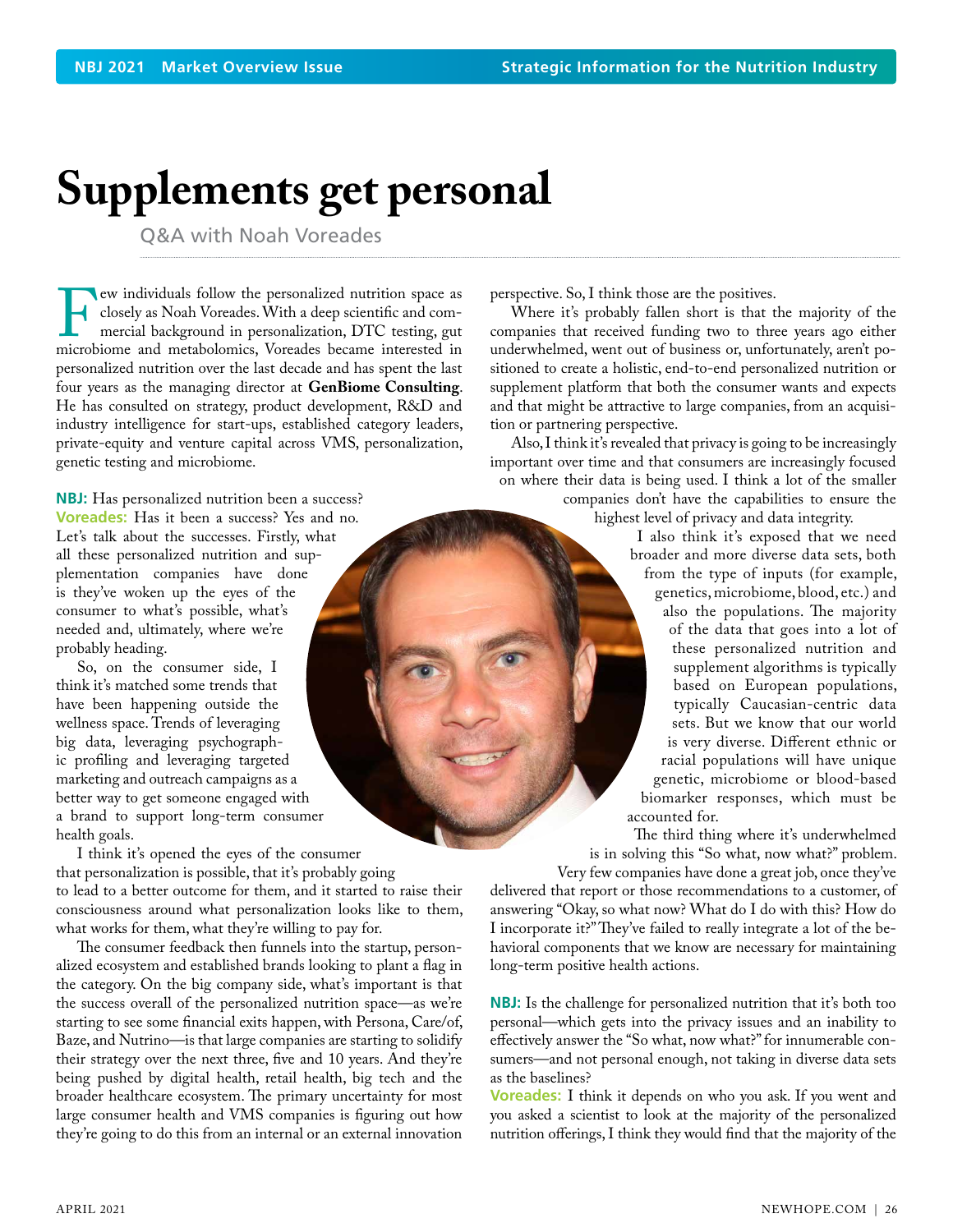recommendations are overreaching; they're too personalized for where the state of the science currently is.

And if you look at probably the most successful personalized nutrition and supplement companies from a reputational strength position—DayTwo and ZOE, a new personalized nutrition service from data developed from the PREDICT studies, that are trying to move into more personalized health recommendations—the core theme is that all their algorithms and all their personalization is founded typically in a very large, peer-reviewed study of at least 1,000 people. So they started with a very reputable, scientific study in humans, very well-controlled, published in high-impact journals, and then they took all those learnings and said, "Okay, how can we translate this into a commercial business that's going to have some value?"

I think those companies have some of the strongest translational capabilities to be able to bridge that chasm between not personalized enough and too personalized for where the state of the science is today. Others worth mentioning, that have taken a very methodical data-driven, scientifically credible approach, are Inside Tracker and Thorne's Onegevity platform. With both of these companies, you have well-respected scientists creating the key foundational assets of the company. They have access to large customer bases, which can support further insights and refinement of algorithmic-derived recommendations, whereas a lot of the other companies in the space are pulling solely from peer-reviewed data sets. That doesn't mean those data sets are inaccurate. The challenge is you have to validate your algorithms with a sufficiently large independent data set for your personalization recommendation to be accurate.

If you don't have those very large data sets, it's going to take initial customers buying into your platform to be beta testers, or you're going to have to find some alternative way to validate personalized recommendations. Gathering a bunch of different sources of peer-reviewed information to create an algorithm makes it, in my opinion, a little more challenging to have a lot of veracity. An algorithm is not a static tool, but a living, breathing and

evolving system that needs to be constantly updated based upon customer data and/or the state of the science. This is very expensive, time-consuming and challenging to do properly. Therefore, if your foundational dataset and algorithm isn't founded in reputable science, it's like a house built on a weak foundation.

To give you a tangible example, 23and-Me, one of the leading DTC genetic testing companies, leverages the power of their community to develop and refine algorithms. For a complex health condition like predicting weight, they reached out to hundreds of thousands of customers ized nutrition plan, like a Freshly- or Blue Apron–type meal kit that's sent to your house on a weekly basis and is adjusted based on what you're doing that week? These are challenging manufacturing and supply-chain issues. Habit attempted to provide personalized meals, but quickly retreated from this approach.

**NBJ:** Is personalized a stand-alone business, or is it a feature of a broader business strategy?

**Voreades:** I think personalization is going to be a feature, but it's going to be a very core, central feature. I think, fundamentally,

*The challenge is, you have to validate your algorithms with a sufficiently large independent data set for your personalization recommendation to be accurate.*

to create their algorithm. When you are seeking to do this kind of personalization across diverse populations, you need very large numbers to see population-level differences.

The majority of the companies are capturing questionnaire-based data. I think you can learn a lot from a questionnaire to support personalized health recommendations, but there are some inherent challenges to truly know what's going on in the body. I think the challenge in collapsing that chasm between not enough and too much is in what consumers are willing to pay for and what they feel comfortable sharing. Questionnaires are fast, inexpensive, less invasive, and consumers are accustomed to answering questions.

Another significant challenge is from a manufacturing perspective, being able to formulate truly N-of-one type personalized supplement nutrition offerings. Can you do it in the format that consumers want to use? Can you do it in a food-based format and put together a truly personallong term, it's not going to be a stand-alone business, because to do the level of personalization that's needed—whether it's product development, fulfillment, having a way to keep your customer engaged (through an app, a website, coaching, text) whether it's advancing the state of the science—it's very, very expensive. And you also then have to figure out what's going to be your distribution strategy and how you're going to get into stores and all of that.

So, I think it's going to be shifting from a stand-alone business to a feature. One of the challenges now, for the large companies, is a lot of the ones that have had the most traction and growth, from a revenue and customer and reputation perspective, are either partnered or have been acquired. So, there's a shrinking pool of high-quality acquisition targets left.

But, ultimately, large companies seeking to compete in personalization need to evaluate and approach the right buy or build/ partner strategy. Partnering is an option, but large companies need to realize revenue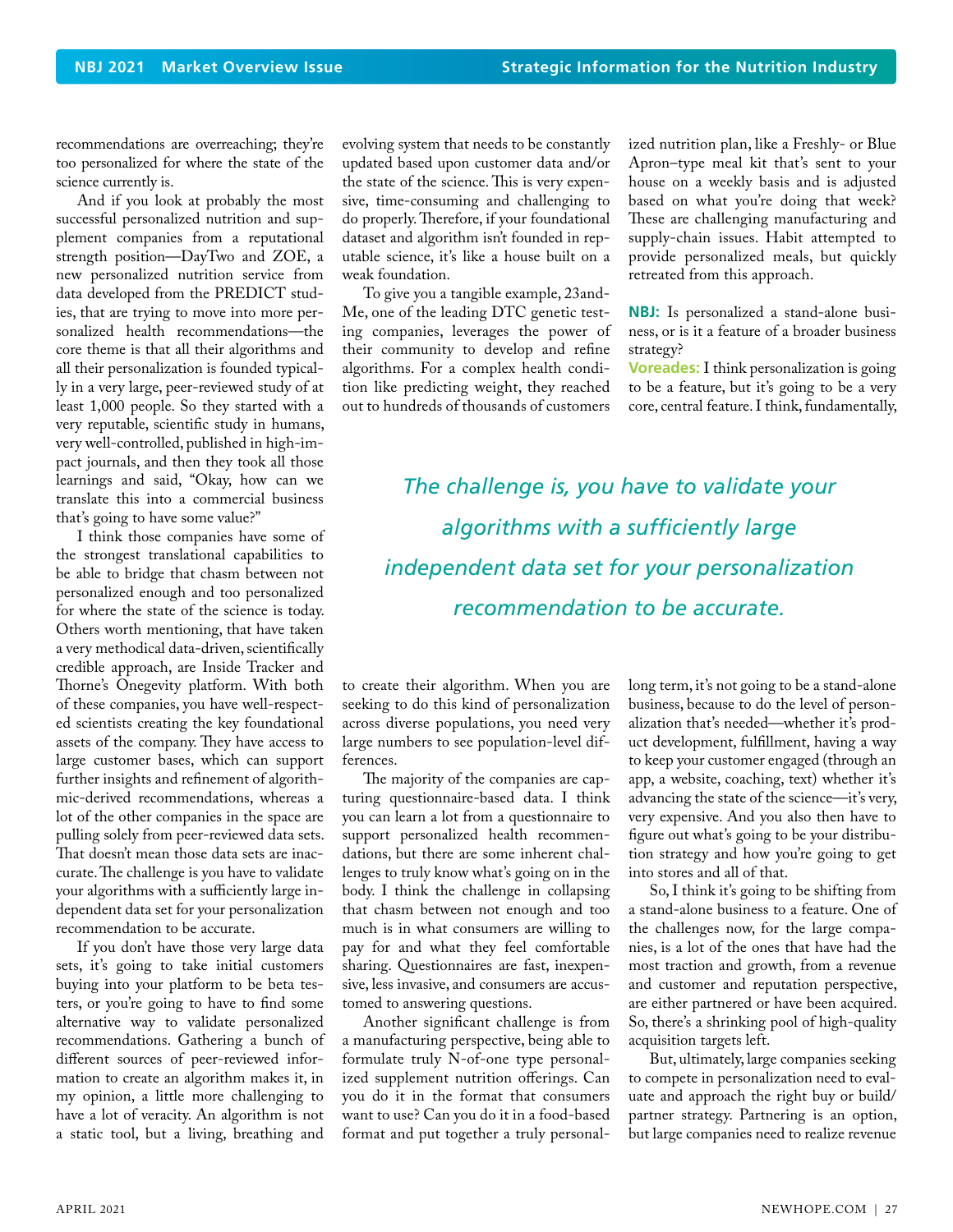gains will not happen overnight.

I think Clorox is taking a unique approach in hiring a lot of people with very strong DTC backgrounds, from some of the best DTC brands, to really understand how to penetrate and potentially build a personalization business there, or just build a better, direct-to-consumer business. It shows how important it is to have the right internal resources.

**NBJ:** What's the Noah Voreades crystal ball for 15 or 20 years from now? Do we even differentiate personalized nutrition from VMS, or is it all one thing? **Voreades:** I think it's just going to be nutrition. I think "personalization" is going to be dropped because it's going to be the standard, and it's not going to be a modifier term anymore, it's going to be the table stakes.

I think my crystal ball is that the entire VMS category has a significant existential threat in the digital health space, in that these companies like Hims and Roman are very heavily capitalized. They have very strong internal data algorithms, brand power and development teams. And they're already starting to move down their product and service value chain into supplements. And there are so many others that could easily add a supplement to their product portfolio or to augment some services and subscription-based offerings that they have. Many of these digital health companies have very high valuations and will need sufficient revenue growth to justify exits.

The last of the VMS industry's competitive moats, which are quality and distribution, are quickly eroding. Quality can be sourced by digital health companies via large CoMans or going direct to ingredient companies to make their own branded offerings. Distribution in retail, which VMS owns, is being disrupted by digital health companies, too. Target and Hims have a strong partnership, Walmart is partnering with digital health Femtech companies, all with the hope of luring young, affluent urban consumers into stores versus ecommerce-only purchasing patterns. So, I think digital health is going to be in a very strong position to capture a lot of the personalized nutrition business, just because of how their companies are set up, how they're capitalized and how they're data-first companies.

Just to give you an idea, as far as money, according to Rock Health, U.S. digital health companies raised \$14.1 billion in venture funding across 440 deals, representing a 72% increase from 2018. That's approaching one fourth of the total supplement revenue for one year. While not all those digital health companies are going to care about personalized nutrition, it shows you how much money these companies have. And, in the case of Hims and Roman, they're, combined, to the tune nearly \$500 million a year in revenue, and they're billion-dollar-valued companies.

of personalization happening within the health insurance space with Blue Shield of California, having their Wellvolution program and offering partner-based personalized wellness subscriptions if you meet certain criteria.

The dark horse in this race just may be Amazon, Apple or Google. All of these companies have been building products (Amazon Halo band, AppleWatch or Fit-Bit) to capture real-time customer data, have household penetration to provide recommendations via their in-home speaker assistant systems (Alexa, Apple HomePod or Google Voice) and are exploring other

*I think digital health is going to be in a very strong position to capture a lot of the personalized nutrition business, just because of how their companies are set up.*

I think the other category that's really going to potentially have a lot of opportunity—we'll see if they can execute—are the retail health companies out there, meaning CVS, Walgreens, Rite Aid. You're starting to see some of those pivots happen already.

Rite Aid is thinking about reimagining their entire pharmacy section to look more like an Apple Genius Bar. And they're looking to retrain their pharmacists to have holistic health coaching skills and to recommend non-pharmaceutical options if people are coming in for non-acute disease symptoms, to manage general wellness and their lifestyle.

And then I would say the last sector with competitive potential is health insurance/healthcare, simply because they're the keepers of the biggest pool of data, which is our EHR information that, once that starts to get mined and leveraged with biomarker data from genetics, blood, urine and stool, gives them the ability to really get personalized. You're starting to see that evolution

health concepts, typically via M&A activities. Amazon acquired Pill Packs, Alphabet's Verily Life Sciences team is conducting a large personalization study called Baseline, and Apple has been partnering with health systems to capture data via its watch. If these companies wanted, they could easily add supplement offerings and consumer adoption would be incredibly strong.

**NBJ:** What should startups and companies coming into the personalized space right now be thinking about?

**Voreades:** I'd say, 23andMe took approximately 10 years and over \$700 million in VC funding to reach their inflection point, Care/of took four years and approximately \$80 million to be acquired by Bayer and Persona took three years and \$14 million to be acquired by Nestlé. VMS and consumer healthcare companies need to realize wins will not happen overnight and financial commitment needs to happen for transformational growth to occur.